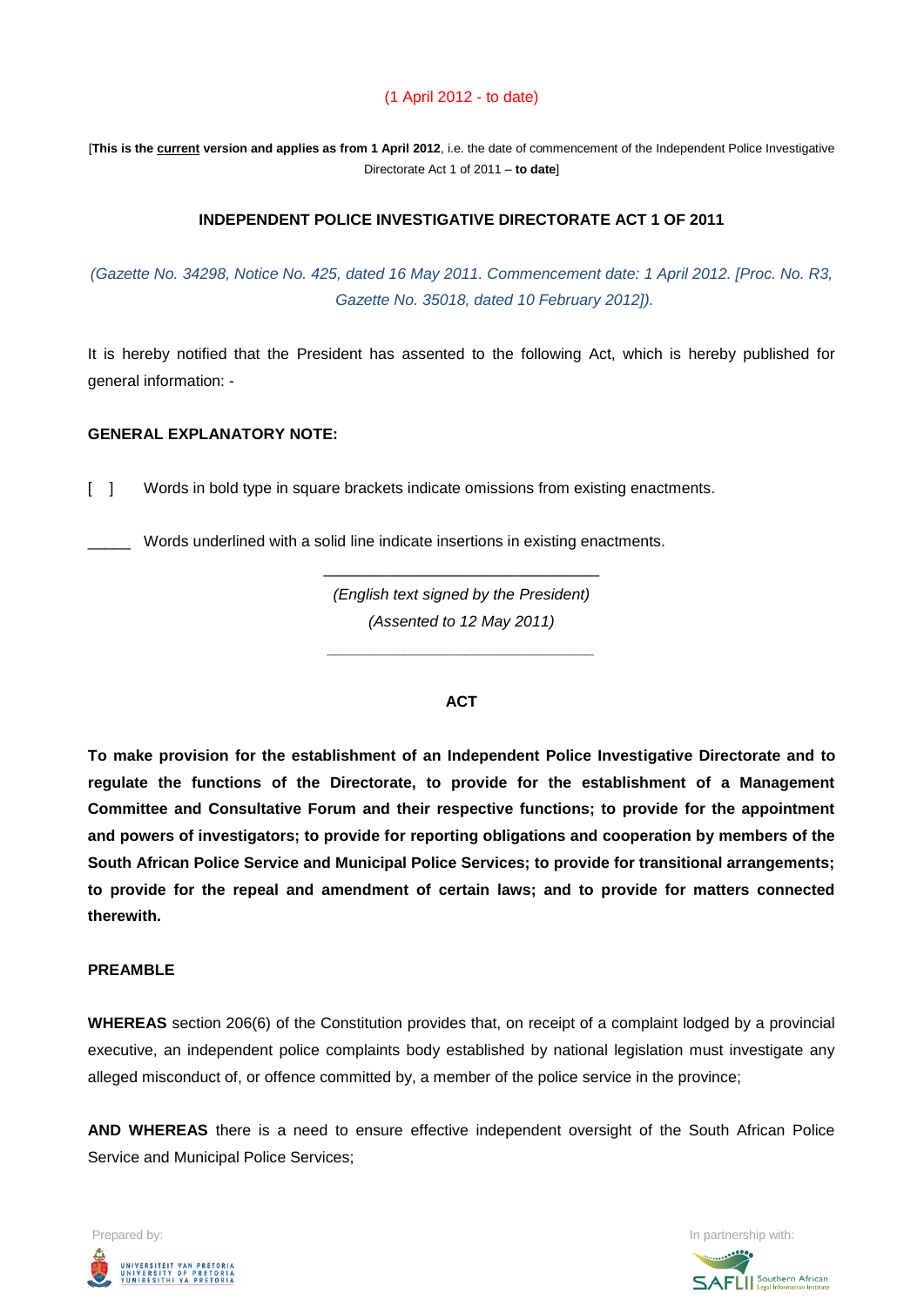#### Page 2 of 27

**AND WHEREAS** Chapter 2 of the Constitution provides for the upholding and safe-guarding of fundamental rights of every person,

BE IT THEREFORE ENACTED by the Parliament of the Republic of South Africa, as follows: -

## **ARRANGEMENT OF SECTIONS**

### **CHAPTER 1**

### **DEFINITIONS, OBJECTS OF ACT, ESTABLISHMENT, INDEPENDENCE AND IMPARTIALITY**

- 1. Definitions
- 2. Objects of Act
- 3. Establishment
- 4. Independence and impartiality

## **CHAPTER 2**

### **NATIONAL OFFICE**

- 5. National office
- 6. Appointment of Executive Director
- 7. Responsibilities of Executive Director
- 8. Composition of national office
- 9. Functions of national office
- 10. Delegations

#### **CHAPTER 3**

#### **MANAGEMENT COMMITTEE**

- 11. Establishment of Management Committee
- 12. Composition of Committee
- 13. Functions of Committee
- 14. Meetings of Committee

#### **CHAPTER 4**

#### **CONSULTATIVE FORUM**

- 15. Establishment of Consultative Forum
- 16. Composition of forum
- 17. Functions of forum
- 18. Meetings of forum

**CHAPTER 5**



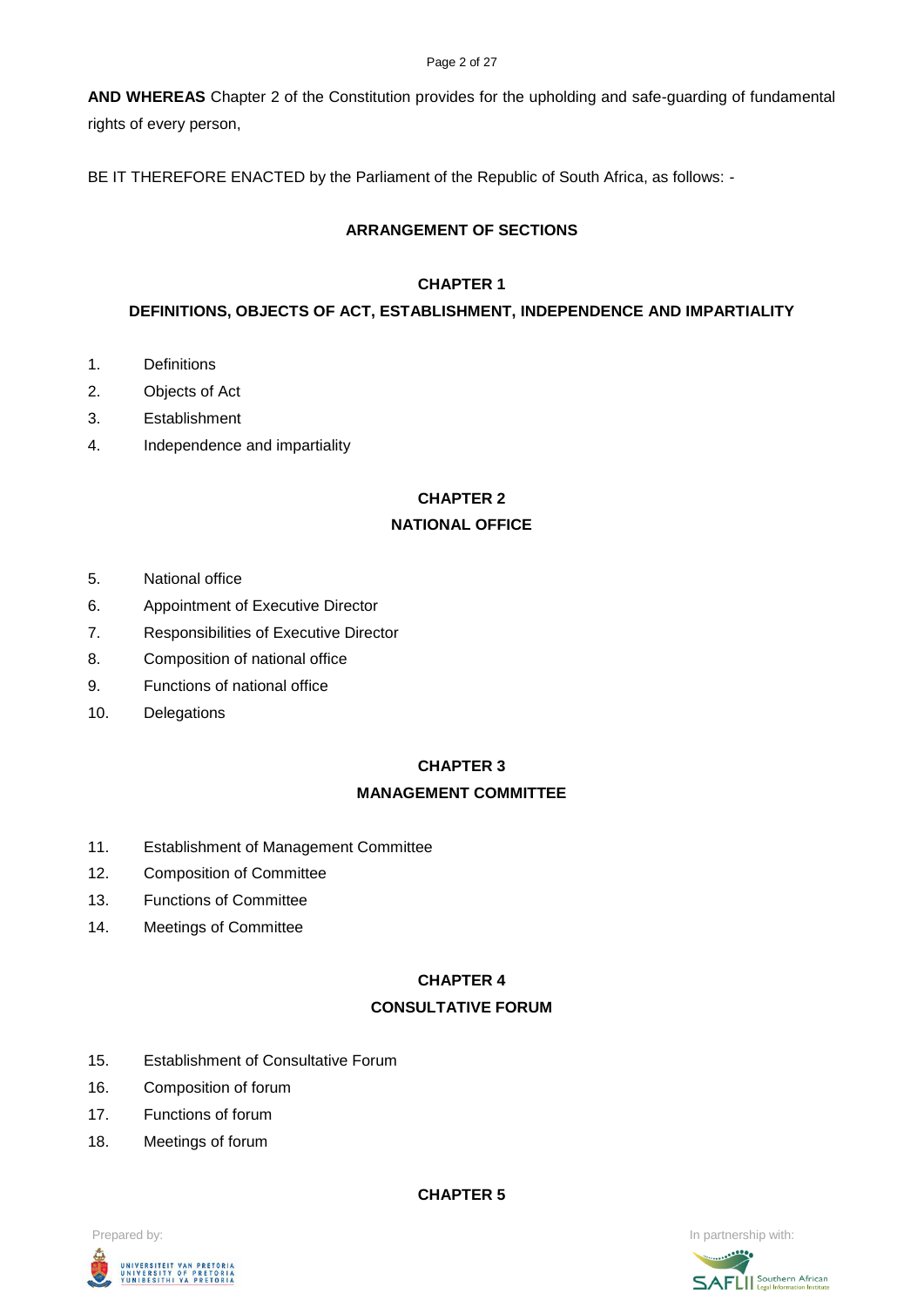### **PROVINCIAL OFFICES**

- 19. Provincial offices
- 20. Appointment of provincial heads
- 21. Responsibilities of provincial head

## **CHAPTER 6**

## **APPOINTMENT, REMUNERATION, FUNCTIONS AND POWERS OF INVESTIGATORS**

- 22. Appointment of investigators
- 23. Remuneration and conditions of service of investigators
- 24. Functions and investigative powers
- 25. Conflict of interest and disclosure of interest
- 26. Integrity measures
- 27. Limitation of liability
- 28. Type of matters to be investigated

## **CHAPTER 7**

# **REPORTING OBLIGATIONS AND COOPERATION BY MEMBERS OF THE SOUTH AFRICAN POLICE SERVICE AND MUNICIPAL POLICE SERVICE AND DISCIPLINARY RECOMMENDATIONS**

- 29. Reporting obligations and cooperation by members
- 30. Disciplinary recommendations

## **CHAPTER 8**

## **FINANCES AND ACCOUNTABILITY AND ANNUAL REPORT**

- 31. Finances and accountability
- 32. Annual report

## **CHAPTER 9**

## **OFFENCES AND PENALTIES**

33. Offences and penalties

## **CHAPTER 10**

# **REGULATIONS, TRANSITIONAL ARRANGEMENTS, REPEAL AND SHORT TITLE AND COMMENCEMENT**

- 34. Regulations
- 35. Transitional arrangements
- 36. Amendment and repeal of laws



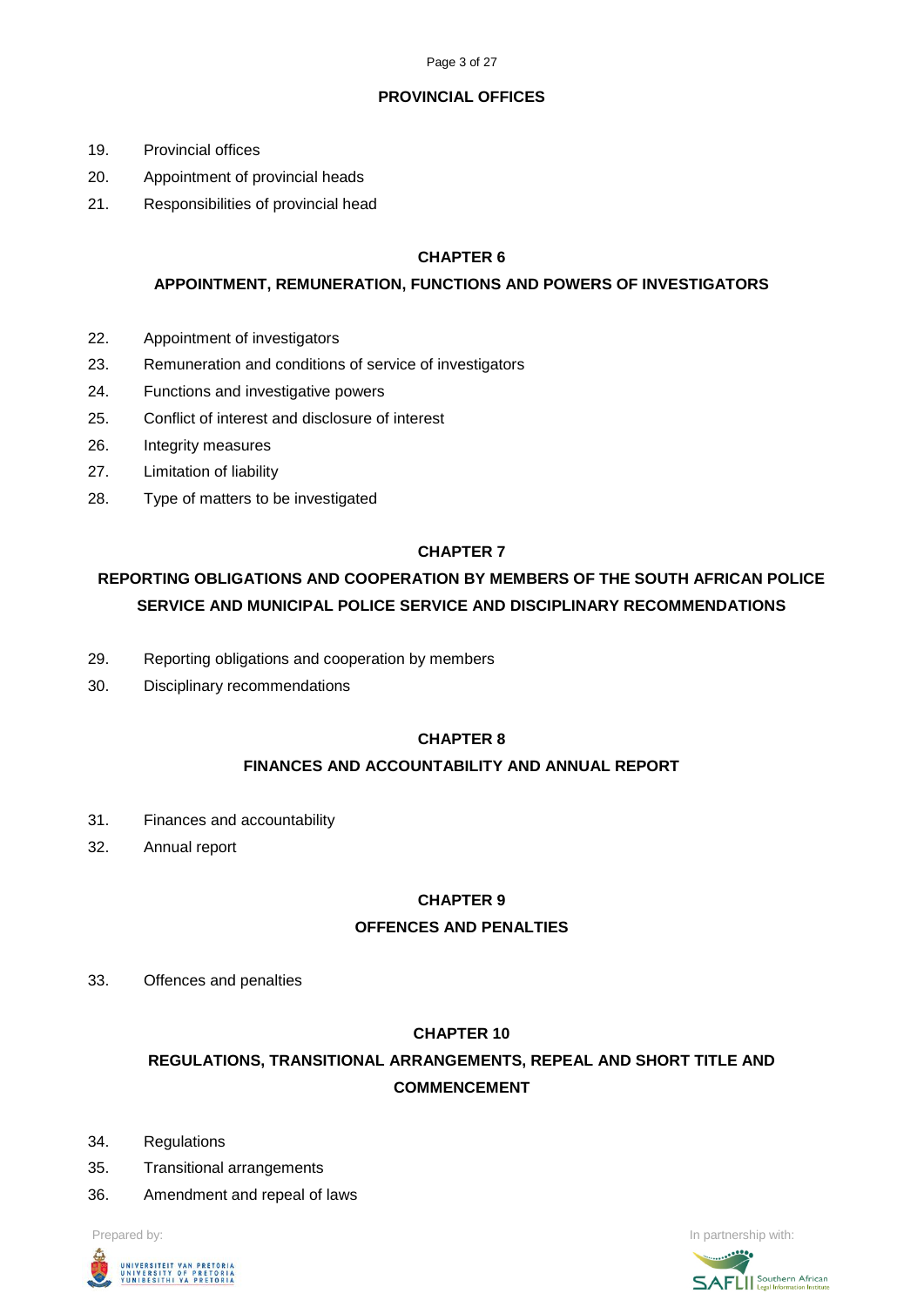#### 37. Short title and commencement

Schedule 1 Schedule 2

#### **1. Definitions**

In this Act, unless the context indicates otherwise -

**"Committee"** means the Management Committee established under section 11;

**"Constitution"** means the Constitution of the Republic of South Africa, 1996;

**"Directorate"** means the Independent Police Investigative Directorate established in terms of section 3;

**"Executive Director"** means the Executive Director appointed in terms of section 6(1);

**"financial year"** means the period from 1 April in any year to 31 March in the ensuing year;

**"fixed date"** means the date of commencement of this Act;

**"forum"** means the Consultative Forum established under section 15;

**"investigator"** means a person appointed under section 22;

**"MEC"** means the Member of the Executive Council of a province who is responsible for policing in that province;

**"Minister"** means the Minister of Police;

**"municipal police service"** means a municipal police service established under section 64A of the South African Police Service Act;

**"organ of state"** means an organ of state as defined in section 239 of the Constitution;

**"provincial head"** means a person appointed under section 20;

**"Public Finance Management Act"** means the Public Finance Management Act, 1999 (Act No. 1 of 1999);

**"Public Service Act"** means the Public Service Act, 1994 (Proclamation No. 103 of 1994);



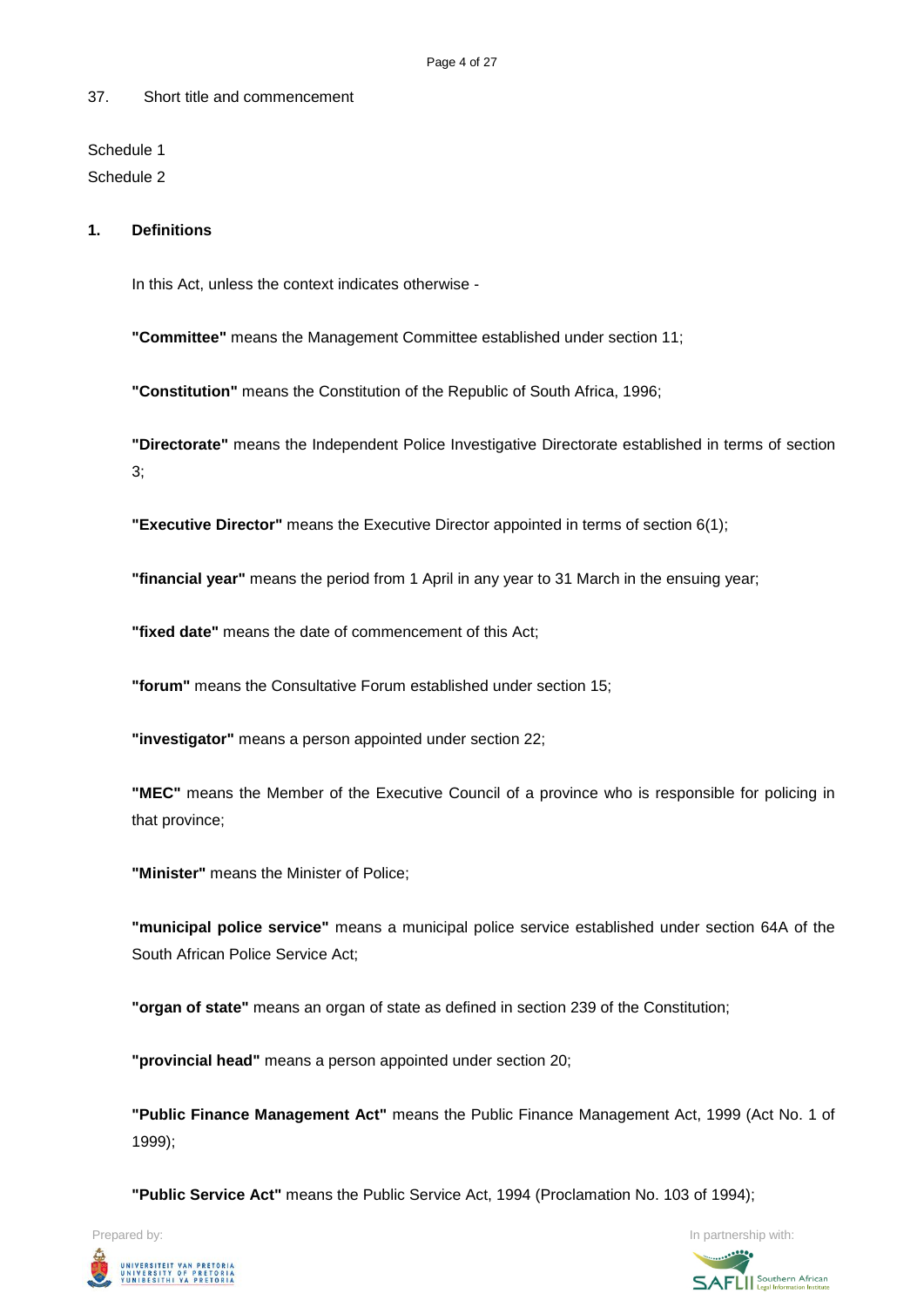**"Secretariat"** means the Civilian Secretariat for Police Service established in terms of section 4(1) of the Civilian Secretariat for Police Service Act, 2011;

**'"Secretary"** means the Secretary for the Police Service appointed in terms of section 7(1) of the Civilian Secretariat for Police Service Act, 2011;

**"security clearance certificate"** means an official document issued by the Executive Director indicating the degree of security competence of a person;

**"South African Police Service Act"** means the South African Police Service Act, 1995 (Act No. 68 of 1995); and

**"this Act"** includes the Schedule and regulations.

### **2. Objects of Act**

The objects of this Act are -

- (a) to give effect to the provision of section 206(6) of the Constitution establishing and assigning functions to the Directorate on national and provincial level;
- (b) to ensure independent oversight of the South African Police Service and Municipal Police Services;
- (c) to align provincial strategic objectives with that of the national office to enhance the functioning of the Directorate;
- (d) to provide for independent and impartial investigation of identified criminal offences allegedly committed by members of the South African Police Service and Municipal Police Services;
- (e) to make disciplinary recommendations in respect of members of the South African Police Service and Municipal Police Services resulting from investigations conducted by the Directorate;
- (f) to provide for close co-operation between the Directorate and the Secretariat; and
- (g) to enhance accountability and transparency by the South African Police Service and Municipal Police Services in accordance with the principles of the Constitution.

## **3. Establishment**



**SAFLI** Southern African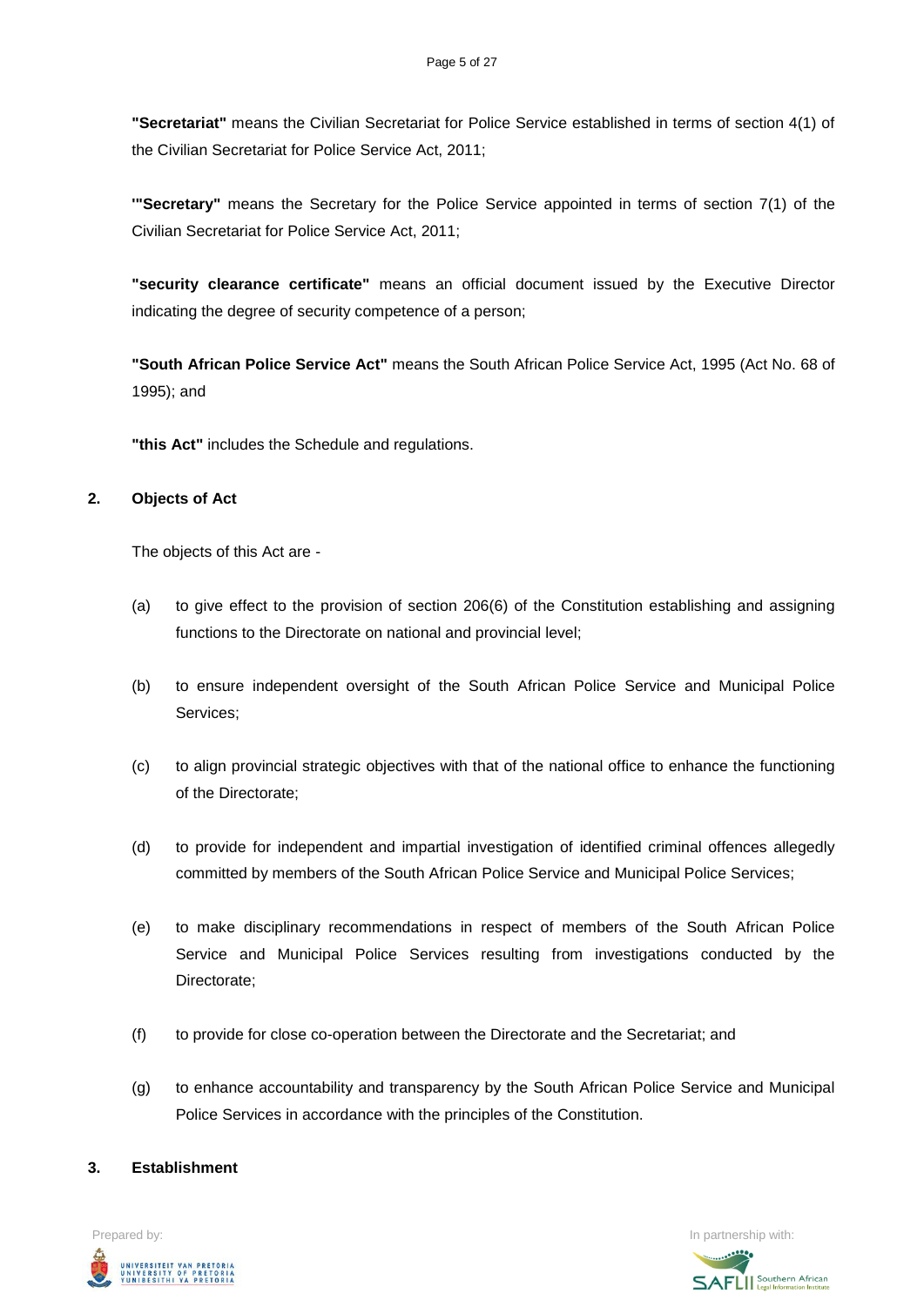- (1) The Independent Police Investigative Directorate, to be structured at national level, with provincial offices, is hereby established.
- (2) The Directorate must exercise its functions in accordance with this Act and any other relevant law.
- (3) The Directorate is financed from money that is appropriated by Parliament.

### **4. Independence and impartiality**

- (1) The Directorate functions independently from the South African Police Service.
- (2) Each organ of state must assist the Directorate to maintain its impartiality and to perform its functions effectively.

## **CHAPTER 2 NATIONAL OFFICE**

#### **5. National office**

The national office is hereby established and is headed by the Executive Director.

#### **6. Appointment of Executive Director**

- (1) The Minister must nominate a suitably qualified person for appointment to the office of Executive Director to head the Directorate in accordance with a procedure to be determined by the Minister.
- (2) The relevant Parliamentary Committee must, within a period of 30 parliamentary working days of the nomination in terms of subsection (1), confirm or reject such nomination.
- (3) In the event of an appointment being confirmed
	- (a) the successful candidate is appointed to the office of Executive Director subject to the laws governing the public service with effect from a date agreed upon by such person and the Minister; and
	- (b) such appointment is for a term of five years, which is renewable for one additional term only.
- (4) When the Executive Director is unable to perform the functions of office, or during a vacancy in the Directorate, the Minister may designate another person to act as Executive Director until the Executive Director returns to perform the functions of office or the vacancy is filled.



**SAFLI** Southern African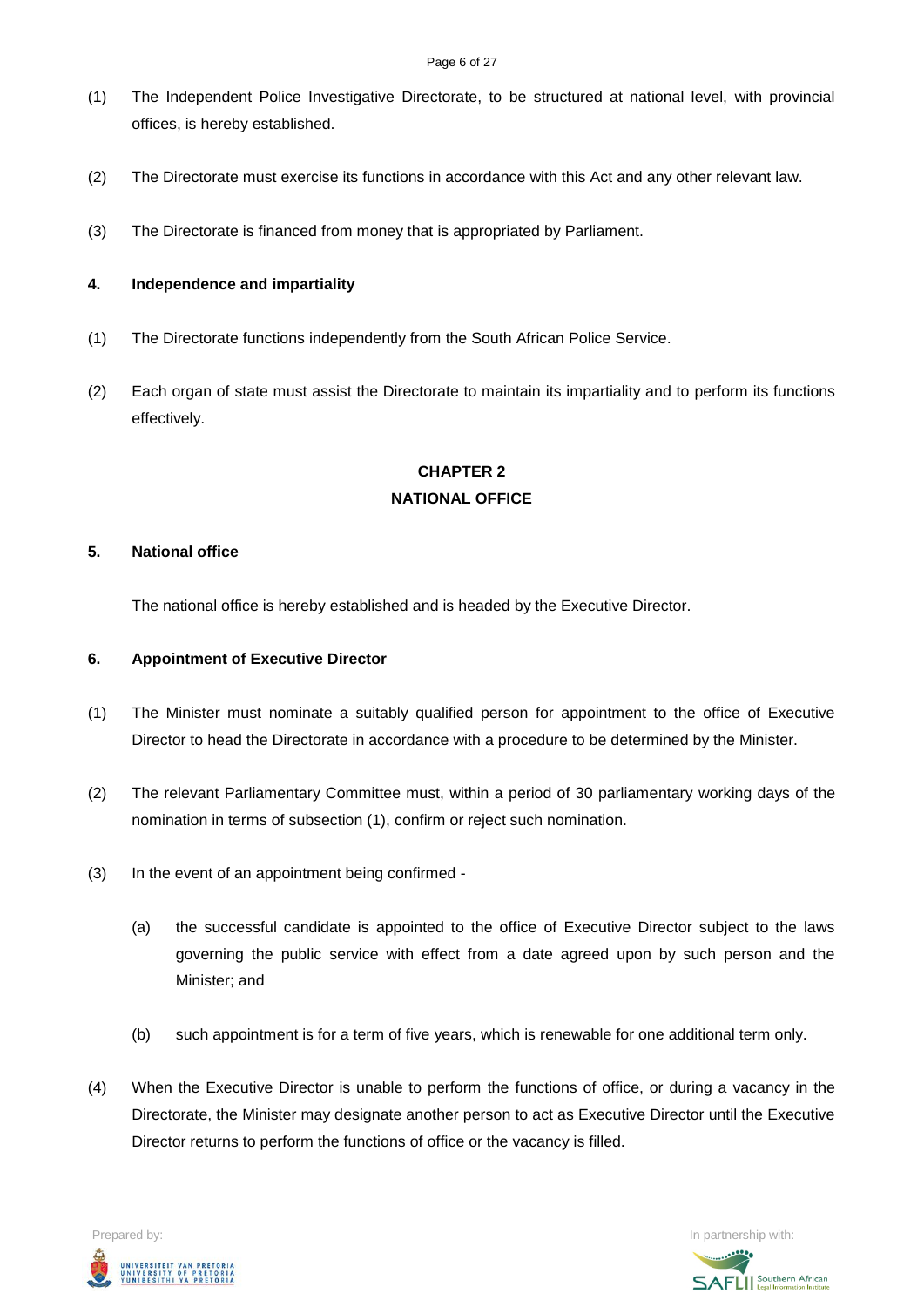- (5) In the case of a vacancy, the Minister must fill the vacancy within a reasonable period of time, which period must not exceed one year.
- (6) The Minister may, remove the Executive Director from office on account of
	- (a) misconduct;
	- (b) ill health; or
	- (c) inability to perform the duties of that office effectively.

## **7. Responsibilities of Executive Director**

- (1) The Executive Director is the accounting officer of the Directorate and must ensure that
	- (a) proper records of all financial transactions, assets and liabilities of the Directorate are kept;
	- (b) the financial affairs of the Directorate comply with the Public Finance Management Act; and
	- (c) an annual report is prepared in the manner contemplated in section 32.
- (2) The Executive Director is responsible for the appointment of the provincial heads of each province as contemplated in section 22(1).
- (3)
- (a) The Executive Director must appoint such staff as may be necessary to enable the Directorate to perform its functions in terms of this Act.
- (b) The staff component must be established in accordance with the Public Service Act.
- (c) The conditions of service, including remuneration and allowances of such staff, are regulated in terms of the Public Service Act.
- (d) The Executive Director must direct that a register of declaration of interest by managers and investigators be kept in the prescribed form and manner.
- (e) The Executive Director must give guidelines with regard to
	- (i) the investigation and management of cases by officials within the respective provincial offices;
	- (ii) administration of the national and provincial offices; and

UNIVERSITEIT VAN PRETORIA<br>UNIVERSITY OF PRETORIA<br>YUNIBESITHI YA PRETORIA

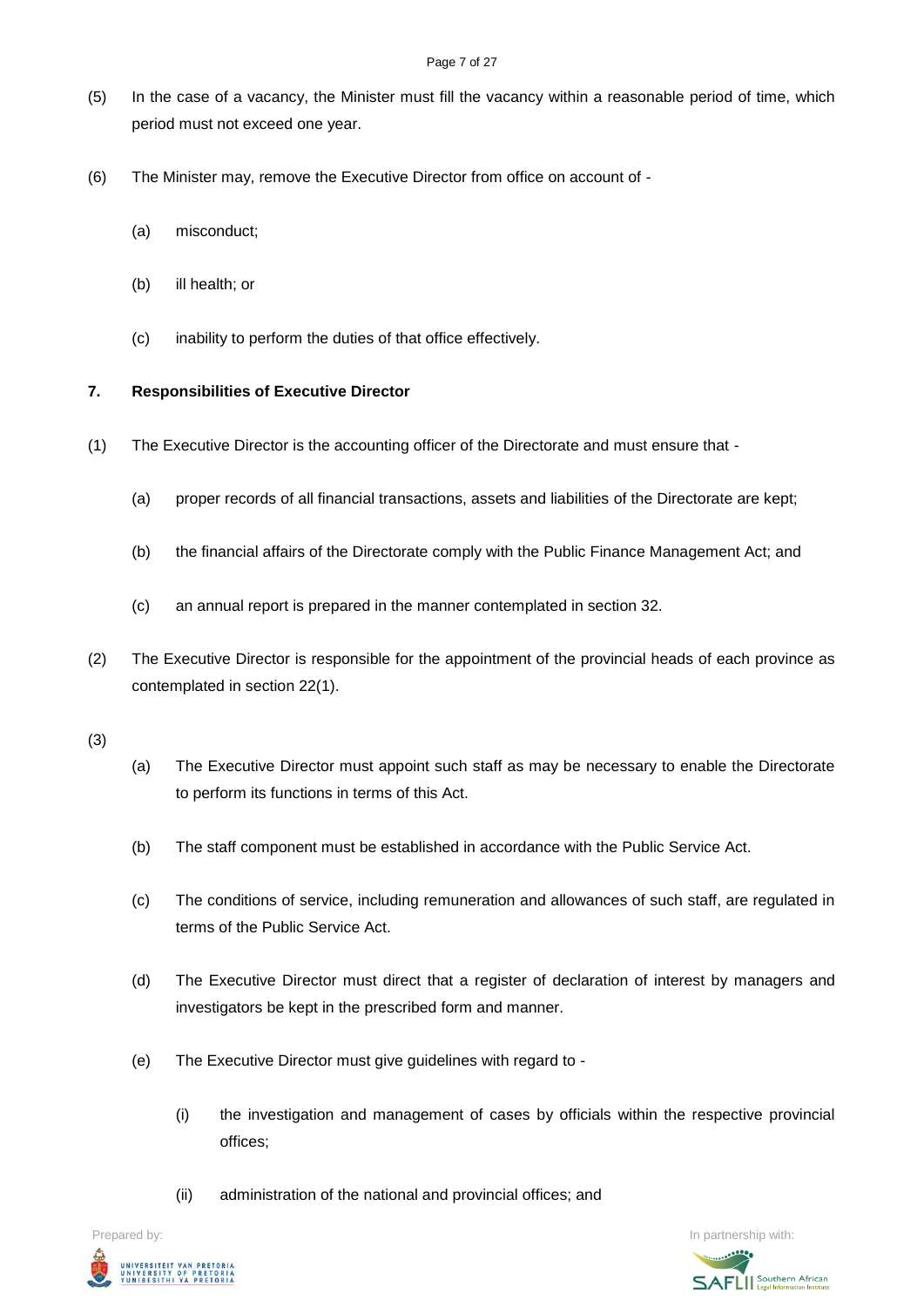- (iii) training of staff at national and provincial level.
- (4) The Executive Director must refer criminal offences revealed as a result of an investigation, to the National Prosecuting Authority for criminal prosecution and notify the Minister of such referral.
- (5) The National Prosecuting Authority must notify the Executive Director of its intention to prosecute, whereafter the Executive Director must notify the Minister thereof and provide a copy thereof to the Secretary.
- (6) The Executive Director must ensure that complaints regarding disciplinary matters are referred to the National Commissioner and where appropriate, the relevant Provincial Commissioner.
- (7) Once a month the Executive Director must submit to the Minister a summary of the disciplinary matters and provide a copy thereof to the Secretary.
- (8) All recommendations which are not of a criminal or disciplinary nature must be referred to the Minister and provide a copy thereof to the Secretary.
- (9) The Executive Director may upon receipt of a complaint, cause to investigate any offence allegedly committed by any member of the South African Police Service or Municipal Police Services, and may, where appropriate, refer such investigation to the National or Provincial Commissioner concerned.
- (10) The Executive Director must refer criminal matters which fall outside the scope of the Directorate, to the appropriate authority for further investigation in terms of applicable legislation.
- (11) The Executive Director must provide strategic leadership to the Directorate.
- (12) The Executive Director must at any time when requested to do so by the Minister or Parliament, report on the activities of the Directorate to the Minister or Parliament.

#### **8. Composition of national office**

- (1) The national office consists of
	- (a) the Executive Director who controls the office;
	- (b) the Corporate Services Unit;
	- (c) the Investigation and Information Management Unit;
	- (d) the Legal Services Unit; and



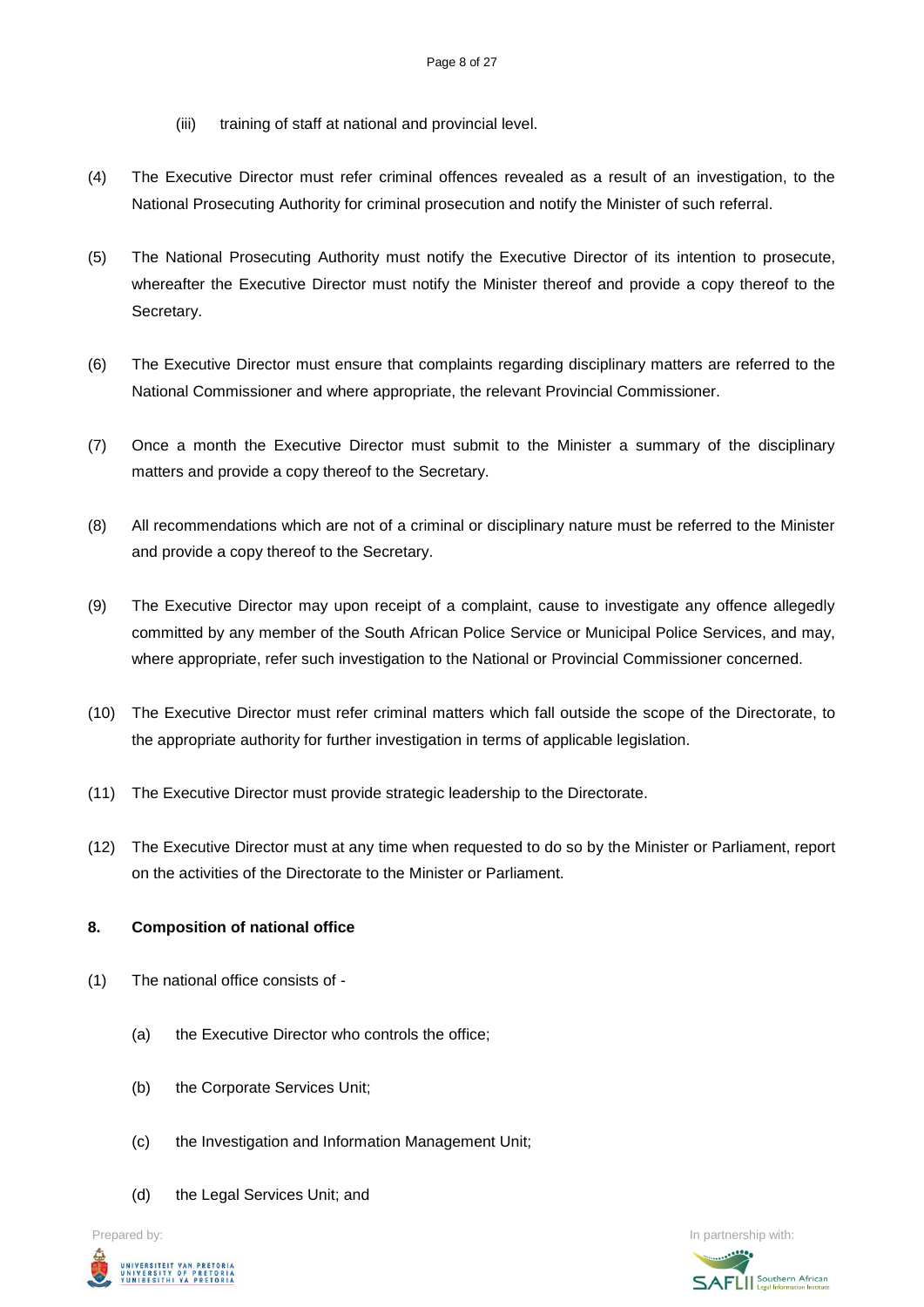- (e) any other unit established, subject to the approval of the Minister and Parliament.
- (2) The Executive Director must appoint members at the national office.
- (3) A person may not be appointed as a member of the national office unless information with respect to that member has been gathered in an appropriate security screening investigation as prescribed by the Minister.
- (4) The security screening investigation contemplated in subsection (3), must be done in conjunction with the National Intelligence Agency, as referred to in section 3 of the Intelligence Services Act, 2002 (Act No. 65 of 2002).
- (5) The Executive Director must issue a security clearance certificate in respect of such person wherein it is certified that such person has successfully undergone a security clearance and is appointed as an employee of the Directorate.
- (6) Any member of the national directorate may from time to time, or at such regular intervals as the Executive Director may determine, be subjected to a further security screening as contemplated in subsection (3).
- (7) The Executive Director, after consultation with the National Intelligence Agency, must withdraw a security clearance certificate referred to in subsection (5) if he or she obtains information which, after evaluation by him or her, causes him or her to believe that the person in question could be a security risk or acted in any manner prejudicial to the objects of this Act.
- (8) If the security clearance certificate referred to in subsection (7) is withdrawn, the person concerned is unfit to continue to hold such office and the Executive Director must discharge him or her from the **Directorate**

#### **9. Functions of national office**

The functions of the national office are to -

- (a) give strategic leadership to the Directorate;
- (b) develop and implement policy for the Directorate;
- (c) oversee and monitor performance at provincial level and intervene to rectify challenges where necessary;
- (d) gather, keep and analyse information in relation to investigations;



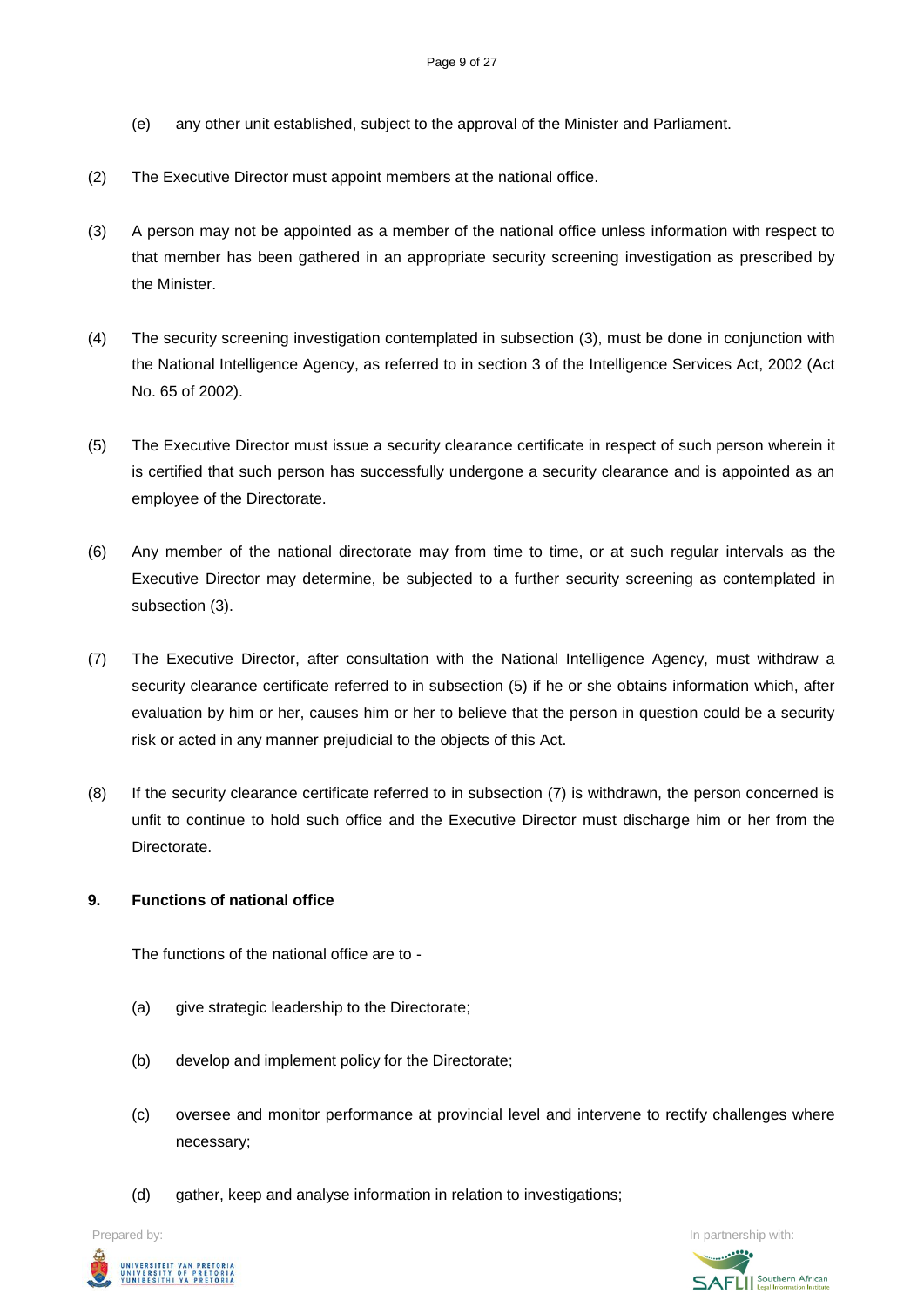- (e) identify and review legislative needs and report on such matters to the Secretariat;
- (f) do internal auditing of the Directorate;
- (g) provide administrative support to the Directorate;
- (h) strengthen the co-operative relationship between the Directorate and the Secretariat;
- (i) report to the relevant MEC on matters referred to the Executive Director by the MEC;
- (j) submit an annual report to the Minister and to Parliament;
- (k) implement information measures to develop public awareness of the provisions of this Act;
- (l) deal with any other matter referred to it by the Minister;
- (m) make recommendations to the South African Police Service resulting from investigations done by the Directorate; and
- (n) report twice a year to Parliament on the number and type of cases investigated, the recommendations, the detail and outcome of those recommendations.

#### **10. Delegations**

- (1) Subject to subsections (2) and (3), the Executive Director may delegate functions entrusted to the Executive Director under this Act to any other person with appropriate knowledge and experience who is under the control of the Executive Director.
- (2) A delegation under subsection (1) must be in writing and
	- (a) may be subject to any conditions or restrictions determined by the Executive Director;
	- (b) does not prevent the exercise of any power of the Executive Director; and
	- (c) may be withdrawn or amended by the Executive Director.
- (3) The Executive Director may not delegate any of the powers, functions or duties referred to in sections 7(1), (2), (3), (5), (6), (7), (8), (9) and (10), 8, 20, 22, 31(2), 32(1) and (2), and 34 of this Act.

## **CHAPTER 3 MANAGEMENT COMMITTEE**



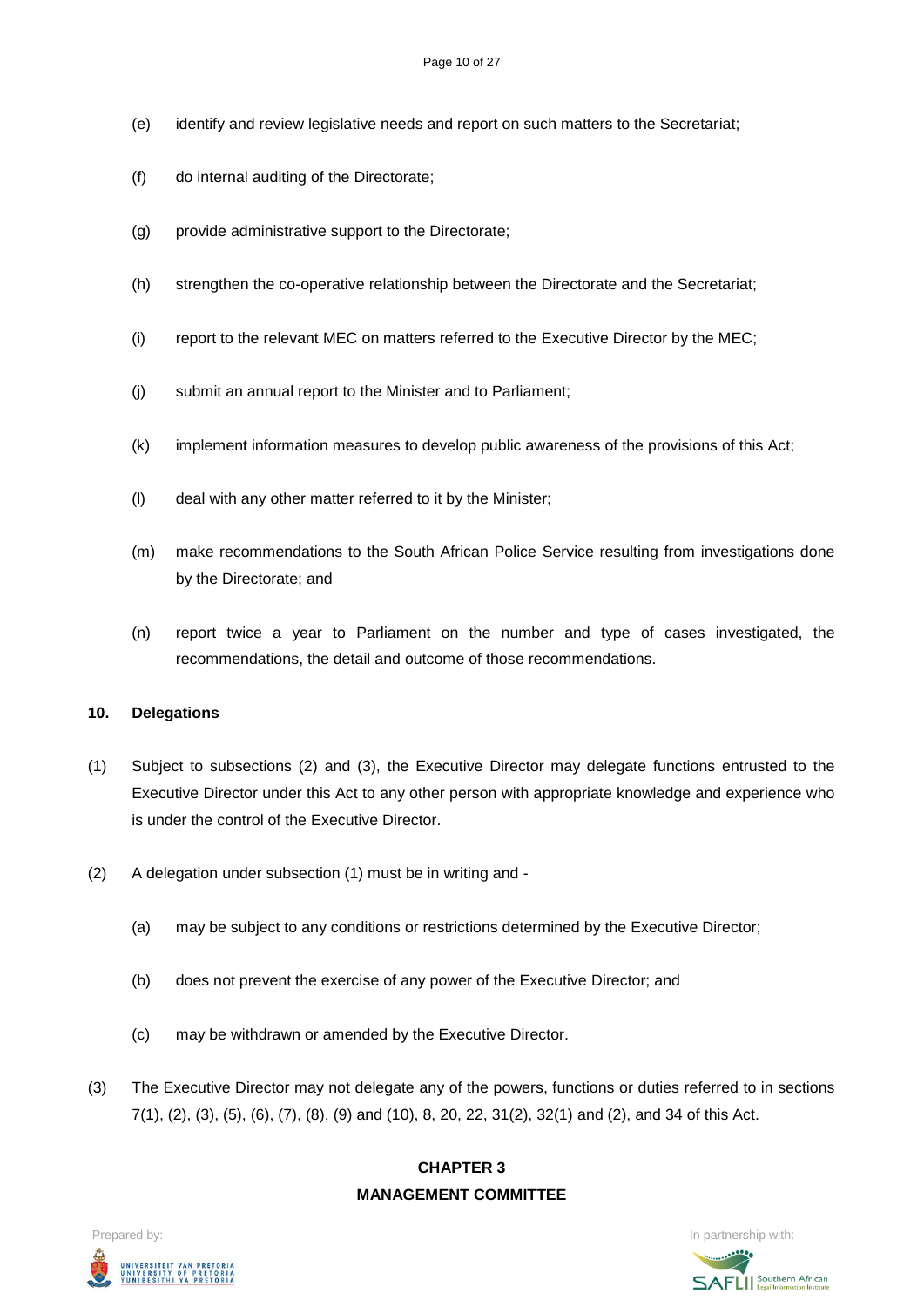#### **11. Establishment of Management Committee**

There is hereby established a Management Committee.

#### **12. Composition of Committee**

- (1) The Committee established in terms of section 11 consists of
	- (a) the Executive Director; and
	- (b) the provincial head for each province.
- (2) The Executive Director is the chairperson of the Committee.
- (3) The Executive Director may invite any person not mentioned in subsection (1) to a meeting of the Committee.

#### **13. Functions of Committee**

- (1) The Committee is responsible for the following functions:
	- (a) To ensure co-ordination and alignment within each province regarding
		- (i) strategic and performance plans;
		- (ii) priorities, objectives and strategies across national and provincial levels;
		- (iii) adherence to financial requirements prescribed in terms of the Public Finance Management Act; and
		- (iv) interaction between the various provincial directorates;
	- (b) to identify any other matter of strategic importance to the functioning of the Directorate within each province;
	- (c) to discuss performance in the provision of services in order to detect failures and to initiate preventative or corrective action when necessary;
	- (d) to raise national management issues within the Directorate; and



**SAFLI** Southern African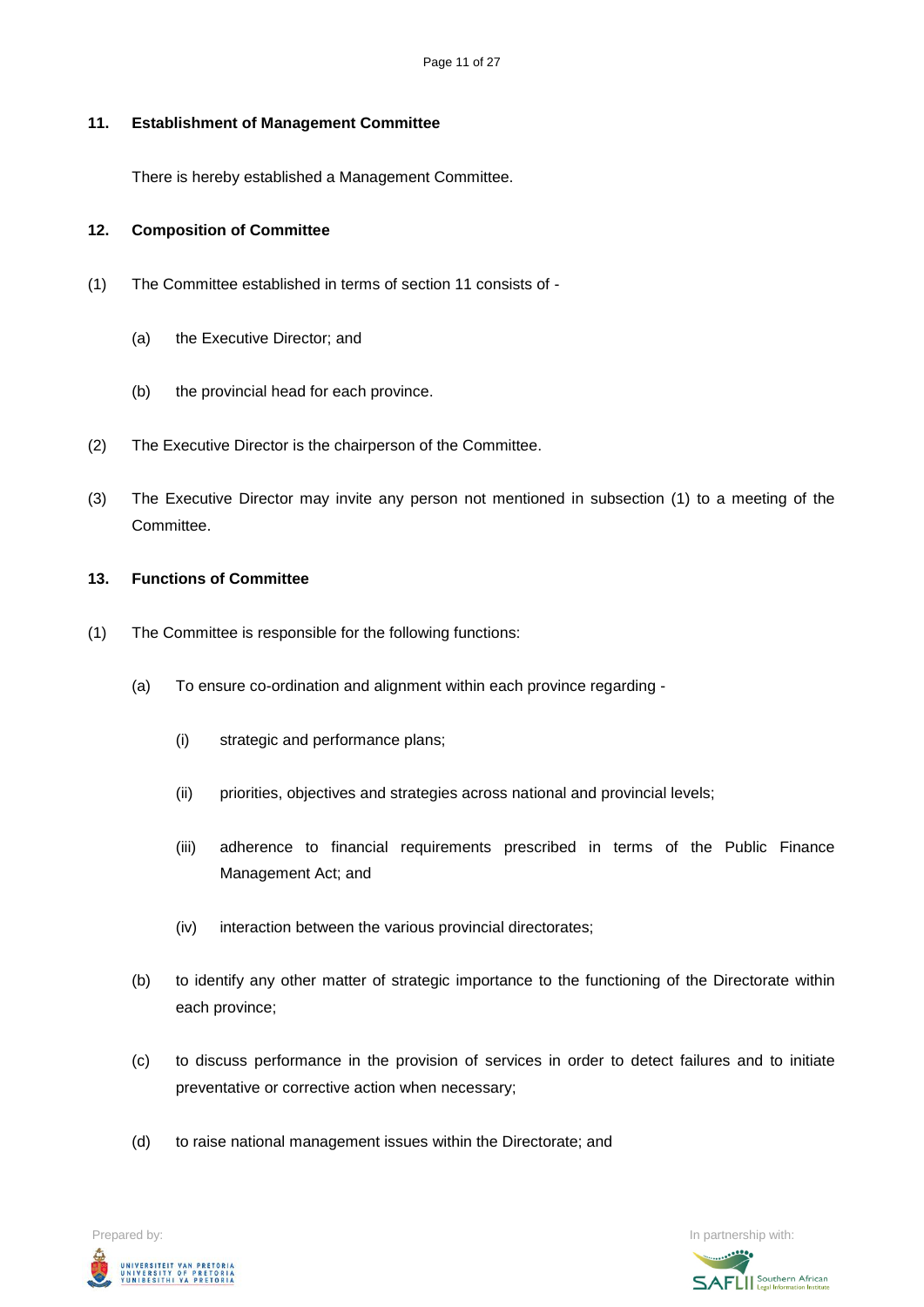(e) to ensure regular reporting on matters specific to the performance of the functions of the respective provincial directorates.

#### **14. Meetings of Committee**

- (1) The Committee meets as often as circumstances require, but at least four times every year, at such time and place as the Executive Director may determine.
- (2) The Committee may determine its own procedure for its meetings.

## **CHAPTER 4 CONSULTATIVE FORUM**

#### **15. Establishment of Consultative Forum**

There is hereby established a Consultative Forum.

#### **16. Composition of forum**

- (1) The forum established in terms of section 15 consists of
	- (a) the Executive Director; and
	- (b) the Secretary.
- (2) The Executive Director or Secretary, in consultation with one another, may invite any person not mentioned in subsection (1) to a meeting of the forum.

#### **17. Functions of forum**

The functions of the forum are to -

- (a) facilitate closer cooperation between the Secretary and the Executive Director; and
- (b) discuss, amongst other, issues relating to trends, recommendations and implementation of such recommendations.

#### **18. Meetings of forum**

- (1) The Secretary must convene the first meeting of the forum and preside at that meeting.
- (2) The Secretary and the Executive Director must alternate as chairperson at meetings.



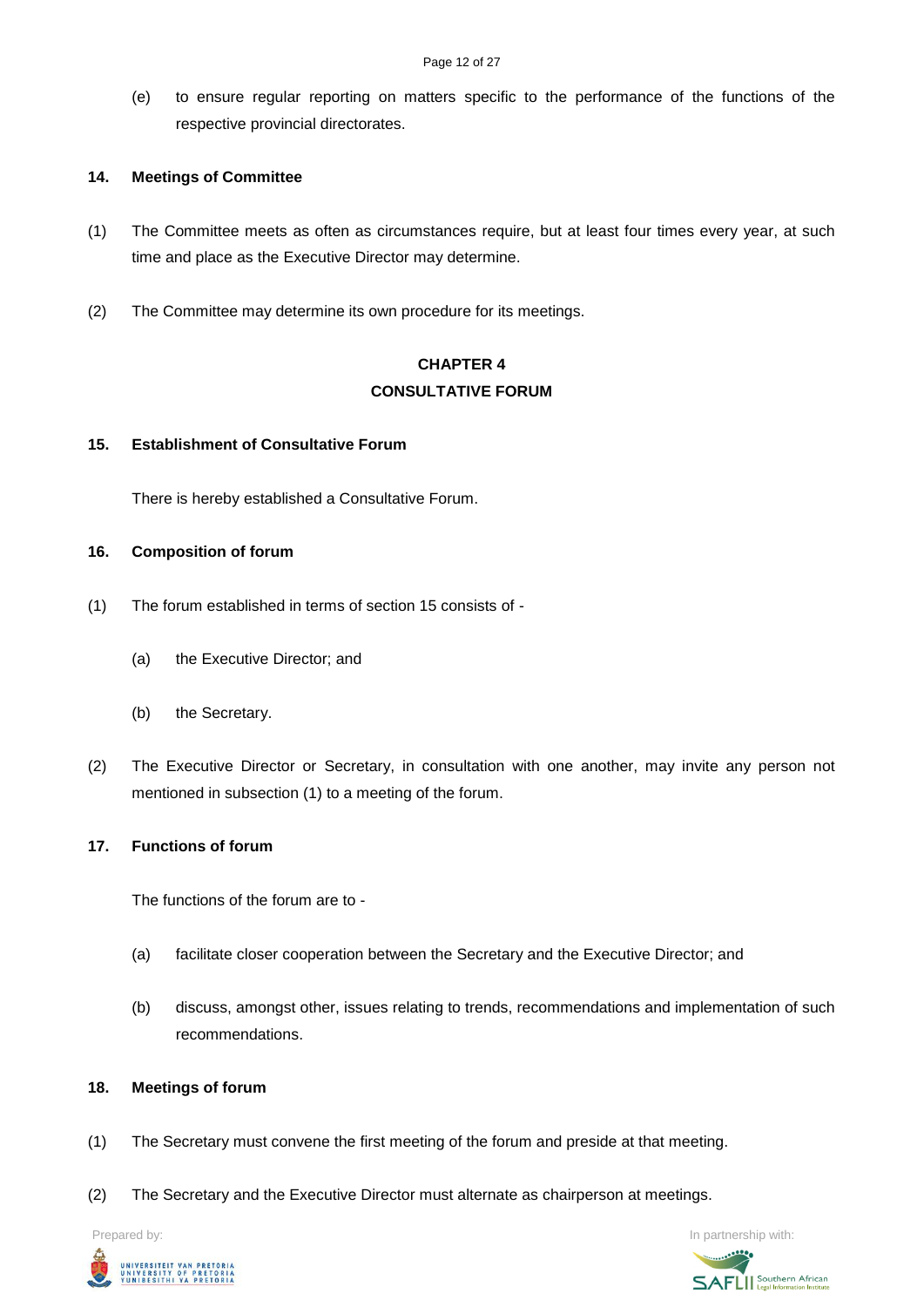- (3) The forum determines its own procedure and agenda for its meetings.
- (4) The forum must meet at least four times a year on issues of common interest.

# **CHAPTER 5 PROVINCIAL OFFICES**

#### **19. Provincial offices**

Each provincial office is headed by a provincial head who is appointed -

- (a) at the level of Chief Director; and
- (b) on a permanent basis in terms of section 20(1).

#### **20. Appointment of provincial heads**

- (1) The Executive Director appoints the provincial head for each province in accordance with the laws governing the public service.
- (2) The provincial head must conclude a written performance agreement with the Executive Director
	- (a) within a reasonable time after the appointment of the provincial head; and
	- (b) thereafter, annually within one month of the commencement of each financial year.
- (3) The performance agreement referred to in subsection (2) must include
	- (a) measurable performance objectives and targets that must be met, and must provide for the time-frames within which those performance objectives and targets must be met;
	- (b) standards and procedures for evaluating performance and intervals for evaluation; and
	- (c) the consequences of substandard performance.
- (4) When the provincial head is unable to perform the functions of office, or during a vacancy in the provincial office, the Executive Director may designate another person to act as provincial head until the provincial head returns to perform the functions of office or the vacancy is filled.
- (5) In the case of a vacancy, the Executive Director must fill the vacancy within a reasonable period of time, which period shall not exceed six months.

UNIVERSITEIT VAN PRETORIA<br>UNIVERSITY OF PRETORIA<br>YUNIBESITHI YA PRETORIA

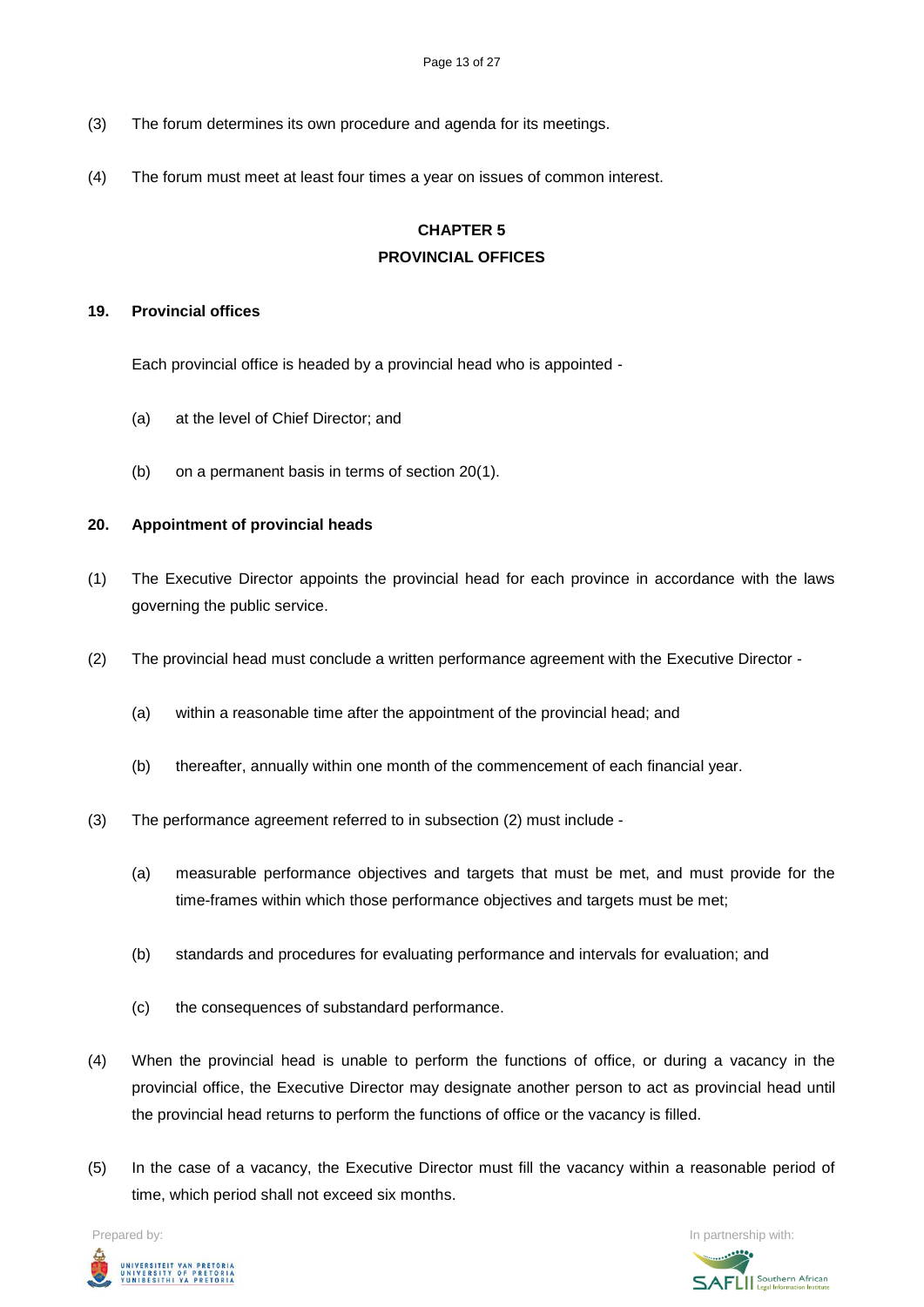#### **21. Responsibilities of provincial head**

- (1) A provincial head is responsible for the following:
	- (a) Appointment and performance management of staff at provincial level;
	- (b) to facilitate investigation of cases and to perform any other function incidental to such investigations;
	- (c) to control and monitor active cases;
	- (d) to refer matters investigated by the provincial office under this Act to the National or relevant provincial prosecuting authority for criminal prosecution;
	- (e) to report to the Executive Director on matters investigated;
	- (f) to refer disciplinary matters to the Provincial Commissioner;
	- (g) to facilitate cooperation between the provincial head and the provincial police secretariat;
	- (h) to report to the Executive Director on recommendations and finalisation of cases;
	- (i) to report to the Executive Director on the management of provincial offices and their finances;
	- (j) to report to the relevant MEC on matters referred to the Provincial Head by that MEC;
	- (k) to ensure adherence to guidelines issued by the national office relating to the investigation and management of cases by officials within the respective provincial offices;
	- (l) to keep proper financial records in accordance with the prescribed norms and standards;
	- (m) to prepare financial statements for submission to the Executive Director within two months after the end of the financial year;
	- (n) to ensure compliance with administrative guidelines issued by the Executive Director; and
	- (o) to manage the provincial office.

#### **CHAPTER 6**

#### **APPOINTMENT, REMUNERATION, FUNCTIONS AND POWERS OF INVESTIGATORS**



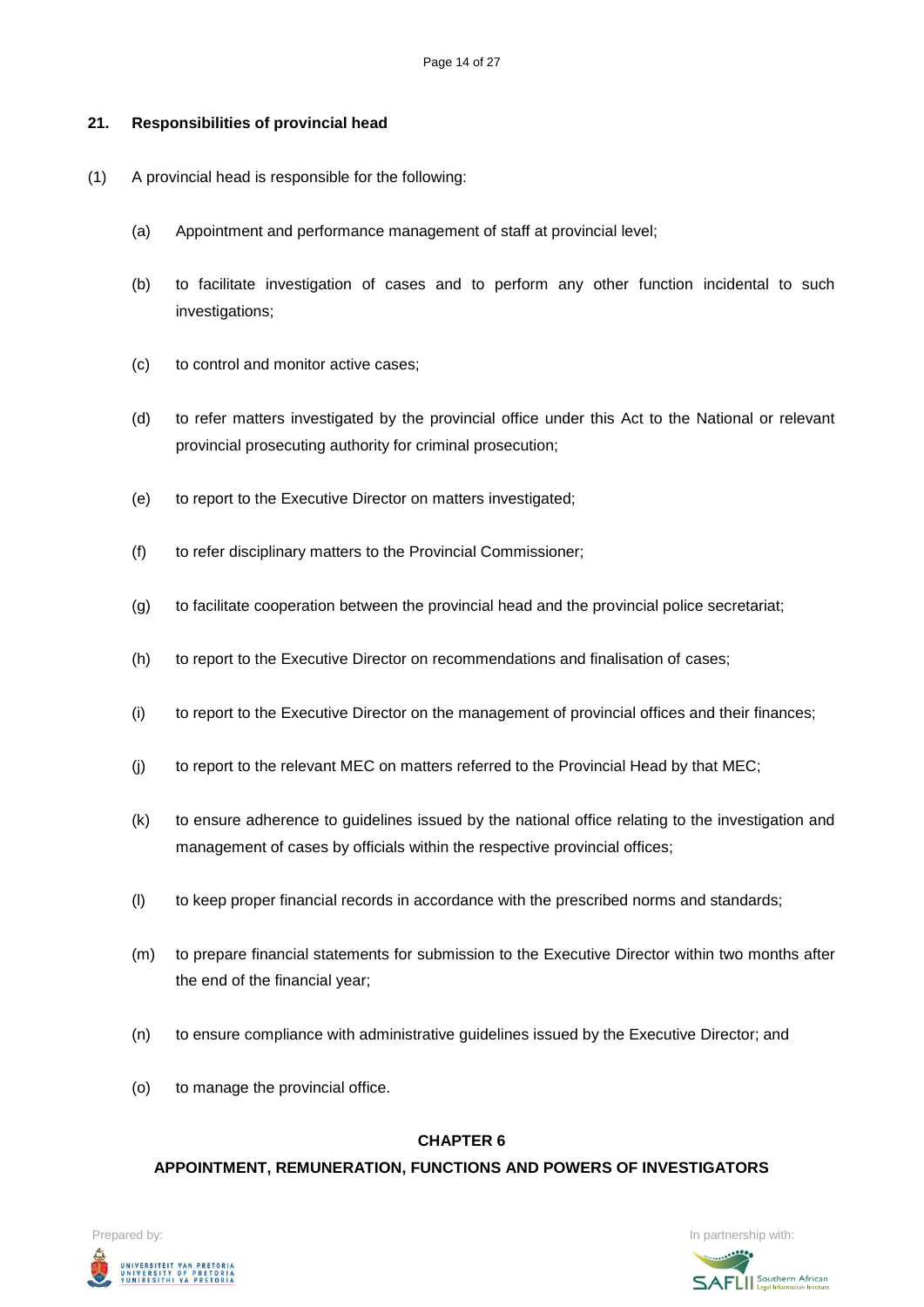### **22. Appointment of investigators**

- (1) The Executive Director, in consultation with the relevant provincial head, must appoint a fit and proper person as an investigator of the Directorate, subject to subsections (2), (3) and (4).
- (2) A person appointed as an investigator
	- (a) must have at least a grade 12 certificate or a relevant diploma or degree; and
	- (b) must have
		- (i) knowledge and relevant experience of criminal investigation; or
		- (ii) any other relevant experience,
- (3) A person may not be appointed as an investigator unless information with respect to that person has been gathered in an appropriate security screening investigation as prescribed by the Minister.
- (4) The security screening investigation contemplated in subsection (3), must be done in conjunction with the National Intelligence Agency, as referred to in section 3 of the Intelligence Services Act, 2002 (Act No. 65 of 2002).
- (5) The Executive Director or official so delegated by him or her must issue a security screening certificate in respect of such person wherein it is certified that such person has successfully undergone a security clearance and is appointed as an investigator in terms of this Act.
- (6) Any investigator may from time to time, or at such regular intervals as the Executive Director may determine, be subjected to a further security screening as contemplated in subsection (3).
- (7) A person must be discharged from his or her position as an investigator if he or she fails to conform to the security clearance prescripts.
- (8) An investigator is given policing powers contemplated in section 24(2) by the Minister, within three months after his or her appointment.
- (9) The Executive Director must issue a document in the prescribed form, which shall serve as proof to certify that an investigator has been duly authorised to exercise the powers and perform the functions as contemplated in section 24.
- **23. Remuneration and conditions of service of investigators**



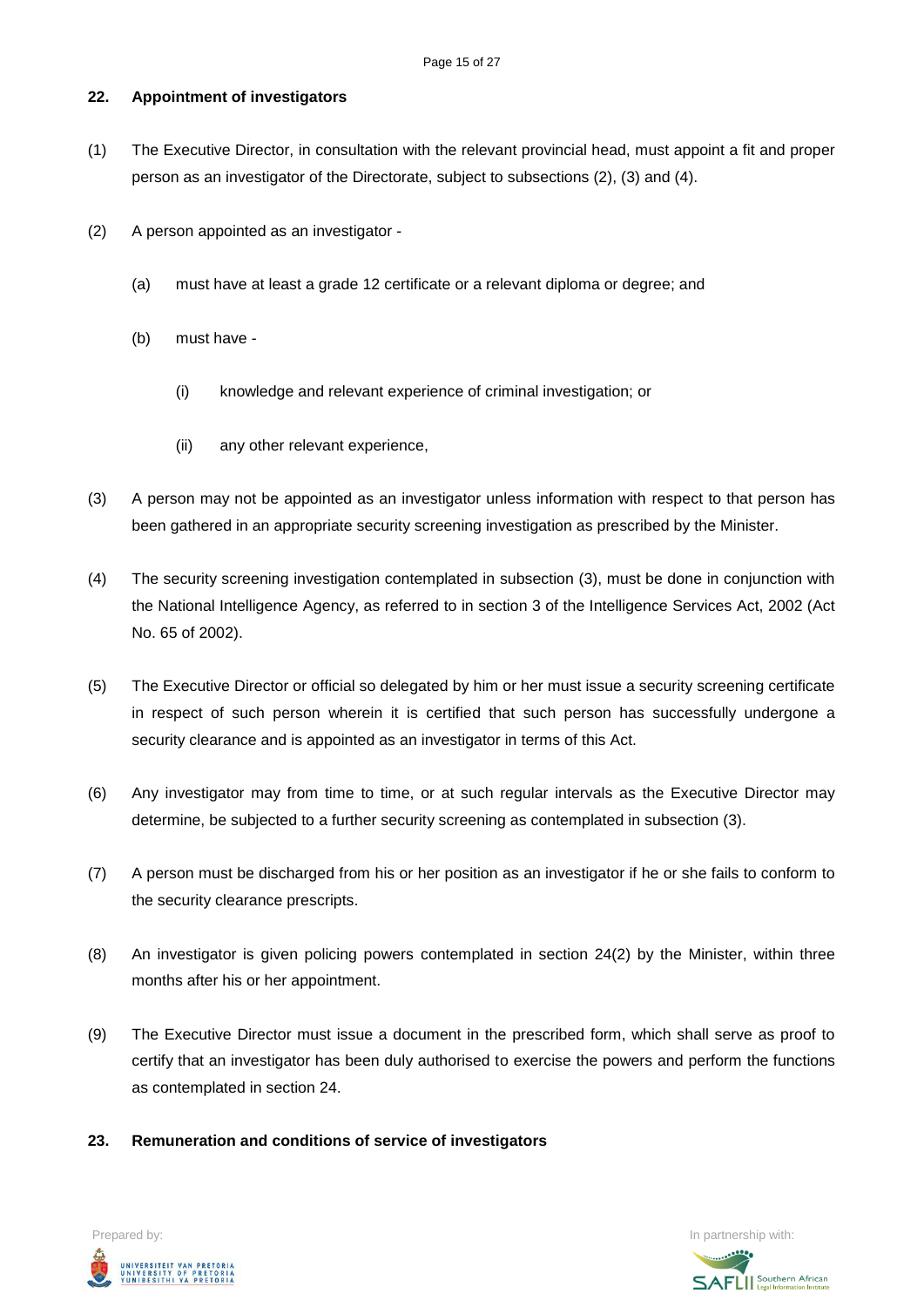The conditions of service, including the salary and allowances payable to an investigator appointed under this Act, must be on par with members appointed as detectives in terms of the South African Police Service Act.

#### **24. Functions and investigative powers**

- (1) An investigator may, subject to the control and direction of the Executive Director or the relevant provincial head, exercise such powers and must perform such duties as are conferred or imposed upon him or her by or under this Act or any other law, and must obey all lawful directions which he or she may from time to time receive from a person having the authority to give such directions under this Act.
- (2) An investigator has the powers as provided for in the Criminal Procedure Act, 1977 (Act No. 51 of 1977), which are bestowed upon a peace officer or a police official, relating to -
	- (a) the investigation of offences;
	- (b) the ascertainment of bodily features of an accused person;
	- (c) the entry and search of premises;
	- (d) the seizure and disposal of articles;
	- (e) arrests;
	- (f) the execution of warrants; and
	- (g) the attendance of an accused person in court.

(3)

- (a) For the purposes of conducting an investigation, an investigator may direct any person to submit an affidavit or affirmed declaration or to appear before him or her to give evidence or to produce any document in that person's possession or under his or her control which has a bearing on the matter being investigated, and may question such person thereon.
- (b) An investigator or any person duly authorised thereto by him or her may request an explanation from any person whom he or she reasonably suspects of having information which has a bearing on a matter being or to be investigated.
- (4) A person questioned by an investigator conducting an investigation must answer each question truthfully and to the best of that person's ability, but -

UNIVERSITEIT VAN PRETORIA<br>UNIVERSITY OF PRETORIA<br>YUNIBESITHI YA PRETORIA

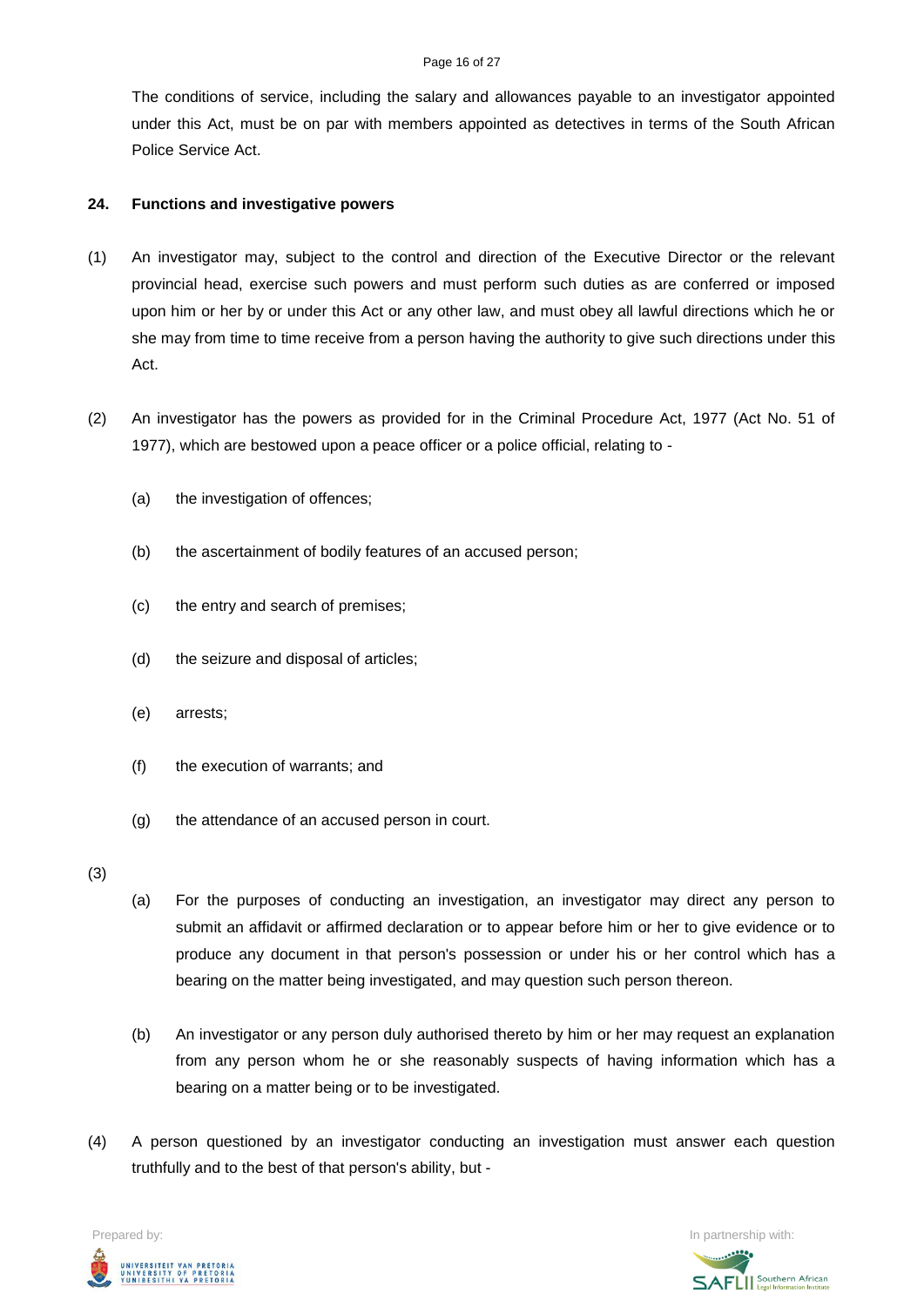- (a) a person is not obliged to answer any question if the answer is self-incriminating; and
- (b) the person asking the questions must inform that person of the right set out in paragraph (a).
- (5) No self-incriminating answer given or statement made by any person to an investigator exercising powers in terms of this Act will be admissible as evidence against that person in criminal proceedings instituted against that person in any court, except in criminal proceedings for perjury.

#### **25. Conflict of interest and disclosure of interest**

- (1) No member of the Directorate may conduct an investigation, or render assistance with an investigation, in respect of a matter in which he or she has a financial or any other interest which might preclude him or her from exercising or performing his or her powers, duties and functions in an objective manner.
- (2) If, during an investigation, it appears to a member of the Directorate that a matter concerns a financial or other interest of that member as referred to in subsection (1), that member must -
	- (a) immediately and fully disclose the fact and nature of that interest to the Executive Director; and
	- (b) withdraw from any further involvement in that investigation.

#### **26. Integrity measures**

- (1) The Minister may prescribe measures for integrity testing of members of the Directorate, which may include random entrapment, testing for the abuse of alcohol or drugs, or the use of a polygraph or similar instrument to ascertain, confirm or examine in a scientific manner the truthfulness of a statement made by a person.
- (2) The necessary samples required for any test referred to in subsection (1) may be taken, but any sample taken from the body of a member may only be taken by a registered medical practitioner or a registered nurse.
- (3) The Minister shall prescribe measures to ensure the confidentiality of information obtained through integrity testing, if such measures are prescribed in terms of sub-section (1).

#### **27. Limitation of liability**

An investigator is not liable in respect of any act or omission in good faith and without gross negligence in performing a function in terms of this Act.

#### **28. Type of matters to be investigated**

UNIVERSITEIT VAN PRETORIA<br>UNIVERSITY OF PRETORIA<br>YUNIBESITHI YA PRETORIA

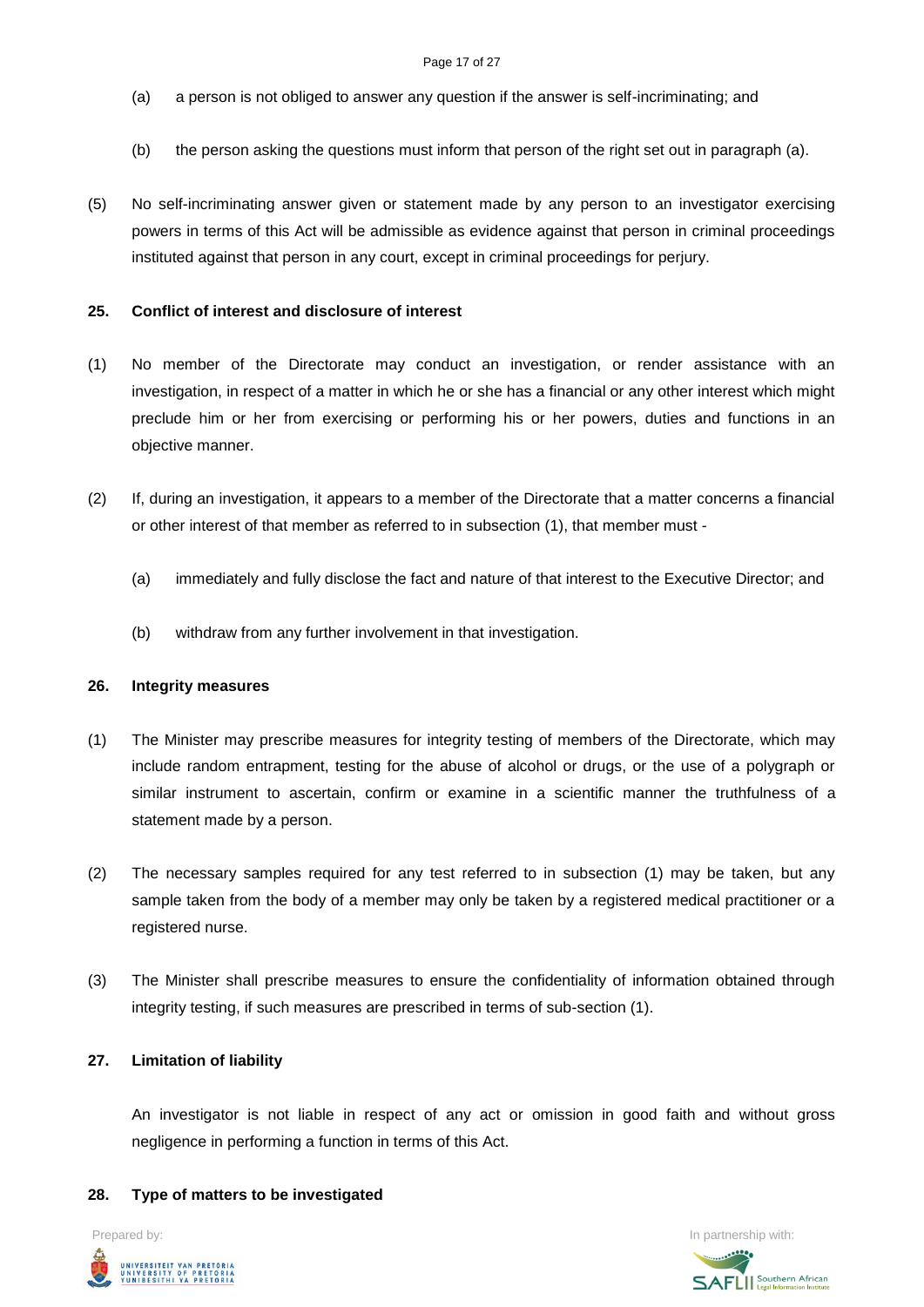- (1) The Directorate must investigate
	- (a) any deaths in police custody;
	- (b) deaths as a result of police actions;
	- (c) any complaint relating to the discharge of an official firearm by any police officer;
	- (d) rape by a police officer, whether the police officer is on or off duty;
	- (e) rape of any person while that person is in police custody;
	- (f) any complaint of torture or assault against a police officer in the execution of his or her duties;
	- (g) corruption matters within the police initiated by the Executive Director on his or her own, or after the receipt of a complaint from a member of the public, or referred to the Directorate by the Minister, an MEC or the Secretary, as the case may be; and
	- (h) any other matter referred to it as a result of a decision by the Executive Director, or if so requested by the Minister, an MEC or the Secretary as the case may be,

in the prescribed manner.

(2) The Directorate may investigate matters relating to systemic corruption involving the police.

#### **CHAPTER 7**

# **REPORTING OBLIGATIONS AND COOPERATION BY MEMBERS OF THE SOUTH AFRICAN POLICE SERVICE AND MUNICIPAL POLICE SERVICE AND DISCIPLINARY RECOMMENDATIONS**

- **29. Reporting obligations and cooperation by members**
- (1) The Station Commander, or any member of the South African Police Service or Municipal Police Service must -
	- (a) immediately after becoming aware, notify the Directorate of any matters referred to in section 28(1)(a) to (f); and
	- (b) within 24 hours thereafter, submit a written report to the Directorate in the prescribed form and manner of any matter as contemplated in paragraph (a).



**SAFLI** Southern African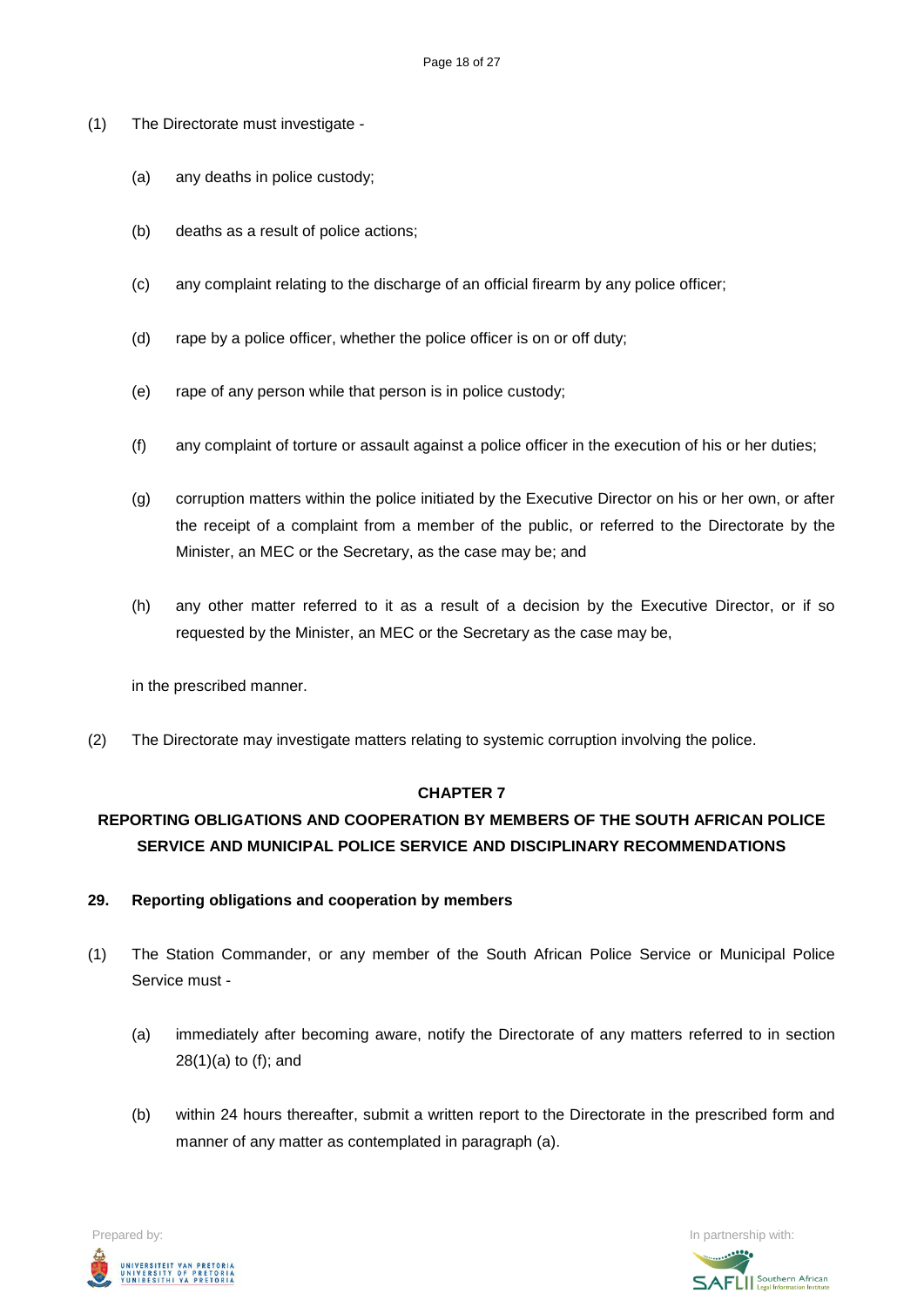- (2) The members of the South African Police Service or Municipal Police Services must provide their full cooperation to the Directorate, including but not limited to -
	- (a) the arrangement of an identification parade within 48 hours of the request made by the Directorate;
	- (b) the availability of members for the taking of an affidavit or an affirmed declaration or to give evidence or produce any document in that member's possession or under his or her control which has a bearing on the matter being investigated; and
	- (c) any other information or documentation required for investigation purposes.

### **30. Disciplinary recommendations**

The National Commissioner or the appropriate Provincial Commissioner to whom recommendations regarding disciplinary matters were referred, as contemplated in section 7(6) and (7), must -

- (a) within 30 days of receipt thereof, initiate disciplinary proceedings in terms of the recommendations made by the Directorate and inform the Minister in writing, and provide a copy thereof to the Executive Director and the Secretary;
- (b) quarterly submit a written report to the Minister on the progress regarding disciplinary matters made in terms of paragraph (a) and provide a copy thereof to the Executive Director and the Secretary; and
- (c) immediately on finalisation of any disciplinary matter referred to it by the Directorate, to inform the Minister in writing of the outcome thereof and provide a copy thereof to the Executive Director and the Secretary.

## **CHAPTER 8 FINANCES AND ACCOUNTABILITY AND ANNUAL REPORT**

#### **31. Finances and accountability**

- (1) The Executive Director
	- (a) must, subject to the Public Finance Management Act
		- (i) be charged with the responsibility of accounting for money received or paid out for or on account of the office of the Directorate;
		- (ii) cause the necessary accounting and other related records to be kept; and



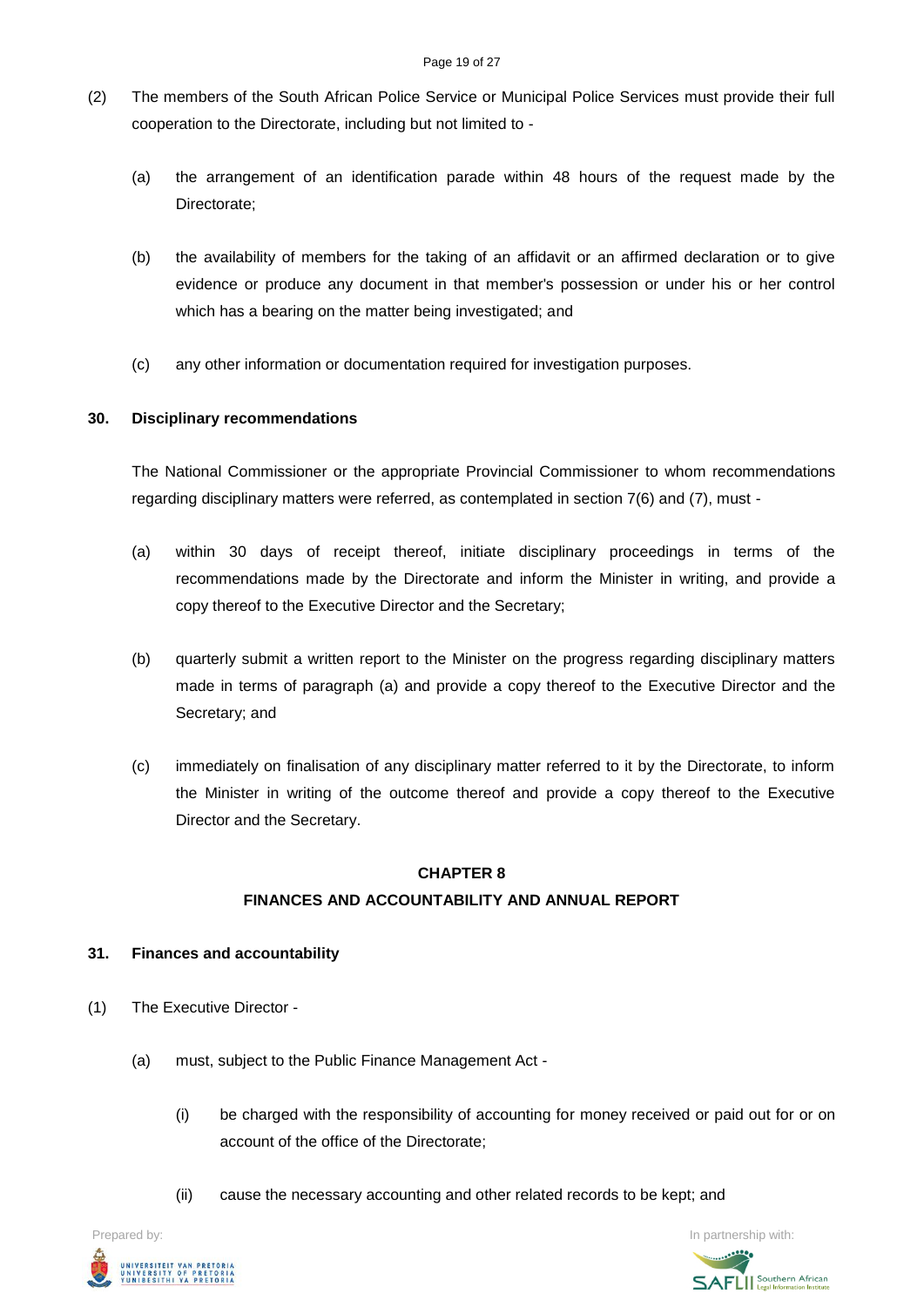- (b) may exercise such powers and perform such duties as may from time to time be conferred upon or assigned to him or her, and in respect thereof be accountable to the Minister.
- (2) The records referred to in subsection (1)(a) must be audited by the Auditor-General.

#### **32. Annual report**

- (1) The Executive Director must prepare and submit to the Minister an annual report in the form prescribed by the Minister within five months after the end of the financial year.
- (2) The annual report referred to in subsection (1) must include the following documents:
	- (a) The audited financial statements prepared in terms of this Act;
	- (b) the Auditor-General's report prepared in terms of this Act; and
	- (c) a detailed report on the activities of the Directorate undertaken during the year to which the audit relates.
- (3) The Minister must table in Parliament a copy of the annual report and financial statements, and the audit report on those statements, within one month after receipt thereof if Parliament is then in session or, if Parliament is not then in session, within one month after the commencement of its next ensuing session.
- (4) The Executive Director must publish the annual report, financial statements and the audit report on those statements.

## **CHAPTER 9 OFFENCES AND PENALTIES**

#### **33. Offences and penalties**

- (1) Any person or private entity, who interferes, hinders or obstructs the Executive Director or a member of the Directorate in the exercise or performance of his or her powers or functions, is guilty of an offence and liable on conviction to a fine or imprisonment for a period not exceeding two years.
- (2) Any member of the Directorate who wilfully discloses information in circumstances in which he or she knows, or could reasonably be expected to know, that such a disclosure will or may prejudicially affect the exercise or the performance by the Directorate of the powers and functions, is guilty of an offence and liable on conviction to a fine or to imprisonment for a period not exceeding two years.



**SAFLII** Southern African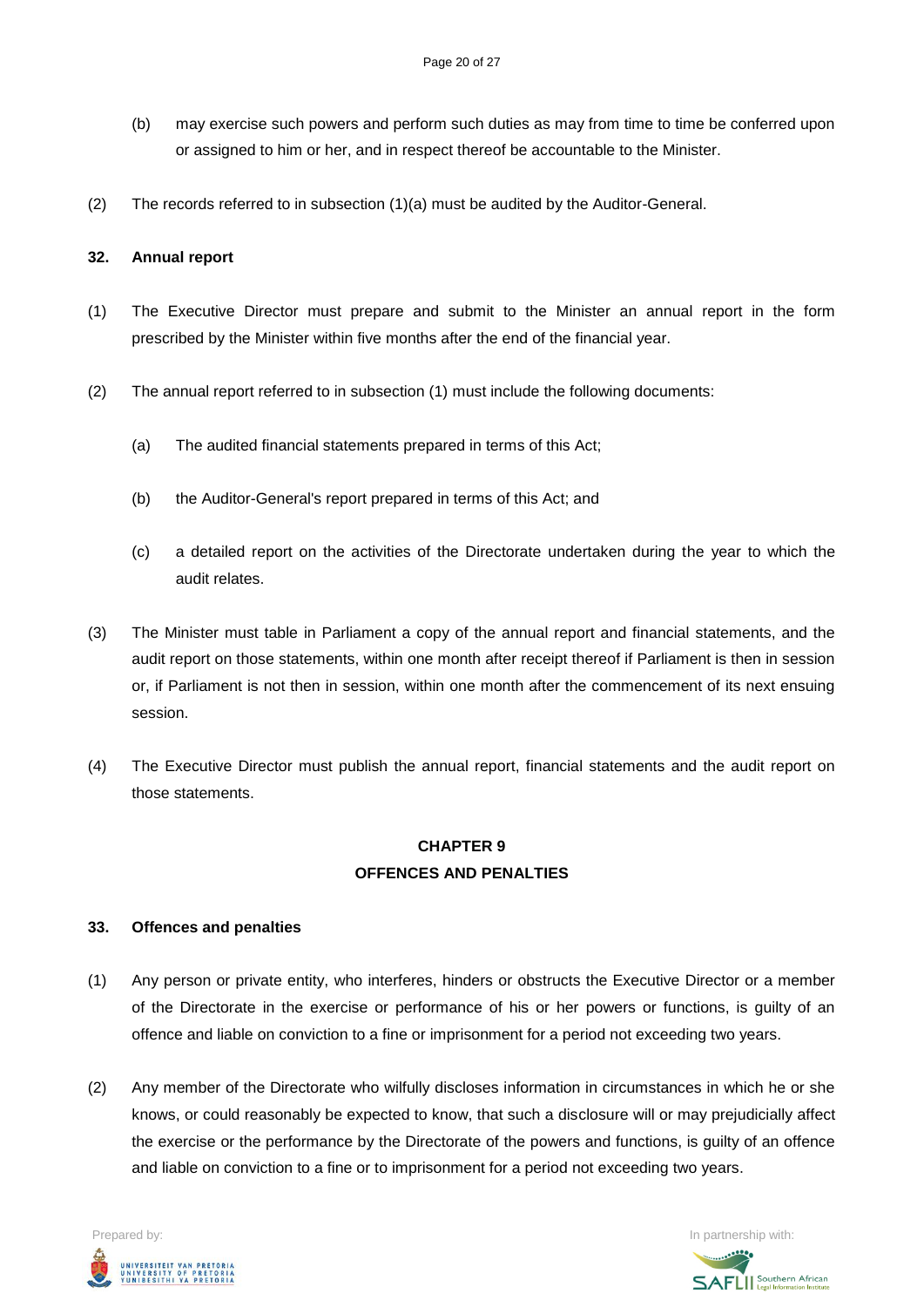#### Page 21 of 27

- (3) Any police officer who fails to comply with section 29 is guilty of an offence and liable on conviction to a fine or to imprisonment for a period not exceeding two years.
- (4) Any member who fails to make disclosure in accordance with section 25(2)(a), or fails to withdraw in terms of section 25(2)(b), as the case may be, is guilty of an offence and liable on conviction to a fine or to imprisonment for a period not exceeding two years.
- (5) Any person who pretends to be an investigator in terms of this Act, is guilty of an offence and liable on conviction to a fine or to imprisonment for period not exceeding two years.

### **CHAPTER 10**

# **REGULATIONS, TRANSITIONAL ARRANGEMENTS, REPEAL AND SHORT TITLE AND COMMENCEMENT**

### **34. Regulations**

- (1) The Minister may, after consultation with the Executive Director, make regulations regarding
	- (a) access and control of confidential information and records pertaining to investigations instituted in terms of this Act;
	- (b) the procedure to be followed when investigating matters referred to in section  $28(1)(a)$  to (h);
	- (c) the procedure to be followed when reporting on cases dealt with under this Act;
	- (d) the procedure to be followed for referring, receiving, registering, processing and disposing of complaints;
	- (e) the procedure to be followed when investigating criminal matters;
	- (f) the procedure to be followed for initiating special investigations;
	- (g) the measures for integrity testing of members of the Directorate as contemplated in section  $26(1)$ ;
	- (h) the measures to ensure the confidentiality of information obtained as contemplated in section 26(3);
	- (i) any issues to be contained in the annual report contemplated in section 32;
	- (j) the procedure and format to be followed regarding reporting to the Directorate as contemplated in section 29(1);

Prepared by: **In partnership with:**  $\blacksquare$  **In partnership with:**  $\blacksquare$  **In partnership with:**  $\blacksquare$ UNIVERSITEIT VAN PRETORIA<br>UNIVERSITY OF PRETORIA<br>YUNIBESITHI YA PRETORIA

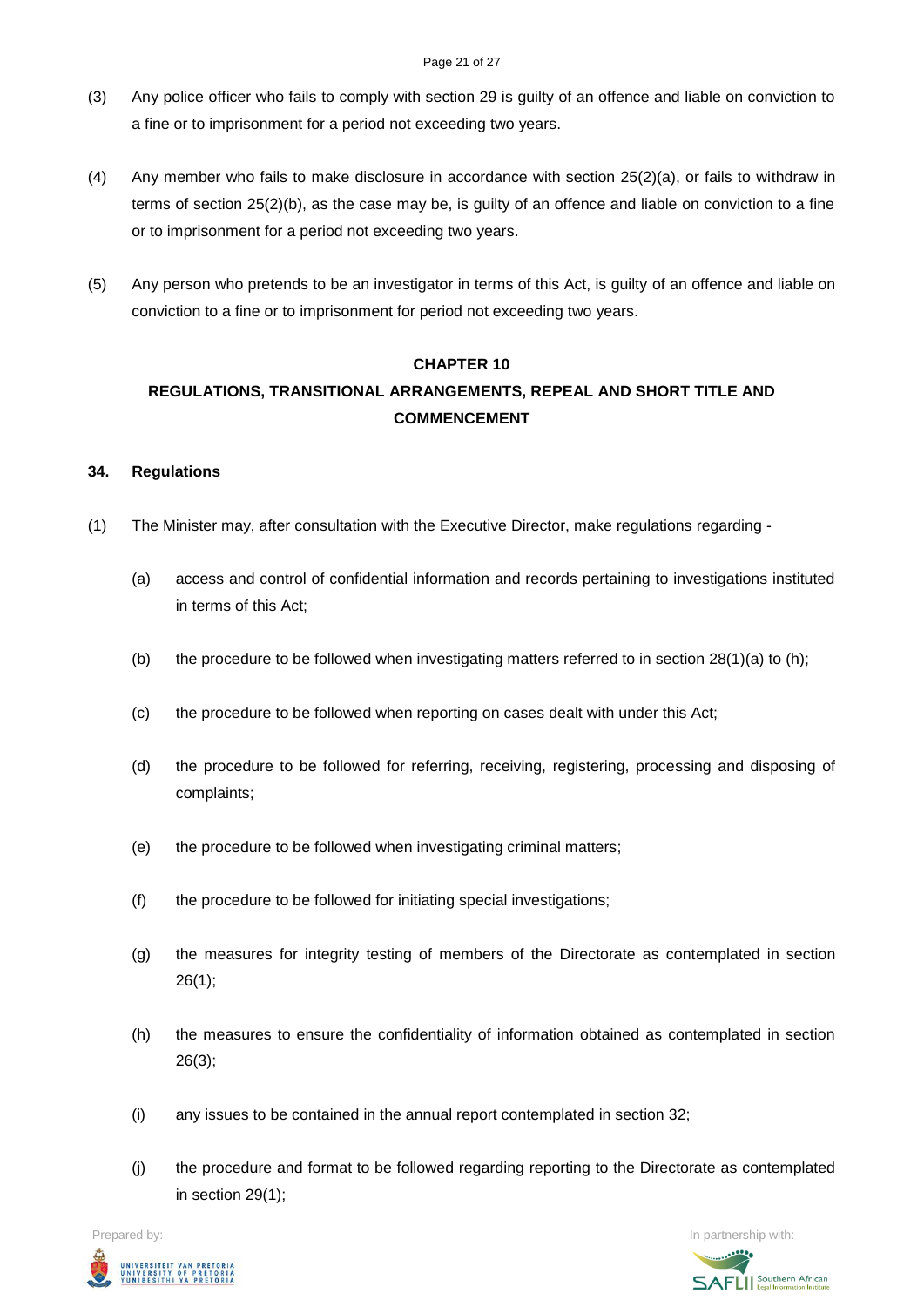- (k) the procedure to be followed for the arrangement and the holding of identification parades, as contemplated in section 29(2)(a);
- (l) the procedure to be followed for the taking of an affidavit or an affirmed declaration or to give evidence or produce any document in that member's possession or under his or her control which has a bearing on the matter being investigated, as contemplated in section 29(2)(b);
- (m) the procedure to be followed for the submission of any other information or documentation required for investigation purposes, as contemplated in section 29(2)(c);
- (n) the procedure to be followed in respect of disciplinary recommendations as contemplated in section 30;
- (o) the manner and procedure to secure a crime scene to be investigated by the Directorate; and
- (p) in general, any ancillary or incidental matter that it is necessary to prescribe for the proper implementation or administration of this Act.
- (2) The regulations referred to in subsection (1)(a) to (o) must be submitted to Parliament for scrutiny at least one month before promulgation -
	- (a) while it is in session; or
	- (b) after the next session starts.
- (3) Regulations with regard to the implementation of this Act must be submitted to the Minister by the Executive Director within three months of the commencement of this Act.

#### **35. Transitional arrangements**

- (1) As from the fixed date
	- (a) all powers exercised and functions performed by investigators immediately before the fixed date, must be exercised and performed by the Directorate;
	- (b) any investigation instituted in terms of the previous Act which was pending must be disposed of as if this Act had not been passed; and
	- (c) the allocated budget, assets and liabilities of the Directorate as agreed upon between the accounting officers of the Independent Complaints Directorate and the Directorate, must be



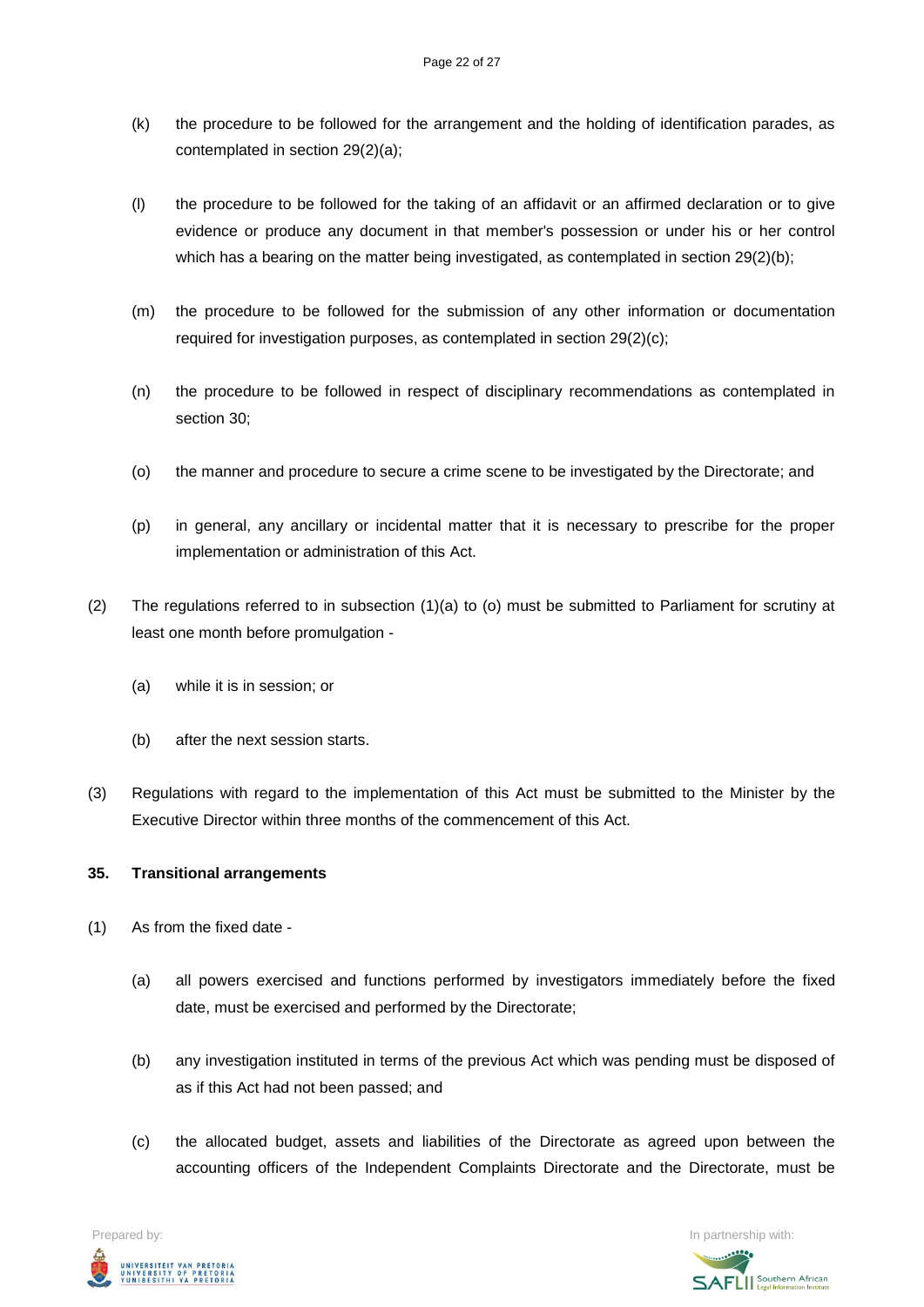transferred to the Directorate in accordance of section 42 of the Public Finance Management Act.

- (2) The Registrar of Deeds must make the necessary entries and endorsements for the transfer of any property in terms of this section.
- (3) For the purposes of the Income Tax Act, 1962 (Act No. 58 of 1962), no change of the employer must be regarded as having taken place when the investigators and administrative and support personnel are transferred to take up employment with the Directorate.
- (4) For as long as remuneration, allowances and other conditions of service under the South African Police Service Act are more favourable than those determined under this Act, the remuneration, allowances and other conditions of service under the South African Police Service Act prevails.
- (5) A security clearance issued before the fixed date, remains valid until such time it is reissued in terms of this Act.
- (6)
- (a) This Act does not affect the validity of any investigation or Directorate on or before the fixed date.
- (b) All prosecution conducted, pending or under investigation by the Independent Complaints matters which relate to service complaints of the South African Police Service will be transferred to the South African Police Service and where appropriate, the Secretariat.

#### **36. Amendment and repeal of laws**

- (1) The laws mentioned in Schedule 1 are hereby amended to the extent set out in the third column of that Schedule.
- (2) The laws set out in Schedule 2 are hereby repealed to the extent set out in the third column of that Schedule.
- **37. Short title and commencement**

This Act is called the Independent Police Investigative Directorate Act, 2011, and comes into operation on a date determined by the President by proclamation in the *Gazette*.

## **SCHEDULE 1**

**LAWS AMENDED**



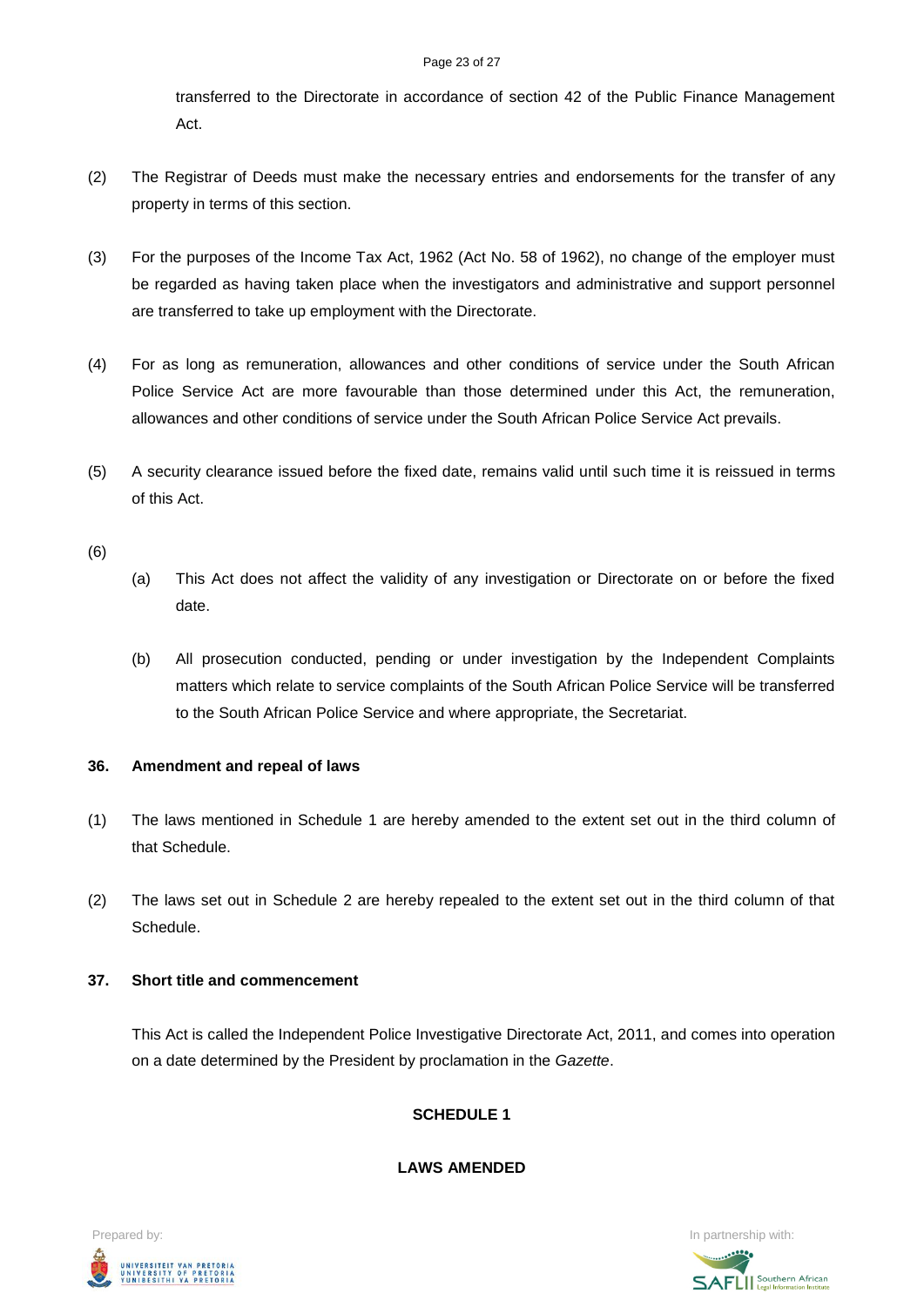| Number and year<br>of law | <b>Short title</b>                  | <b>Extent of repeal or amendment</b>                                                                                                                                                                                                                                                                                                 |  |
|---------------------------|-------------------------------------|--------------------------------------------------------------------------------------------------------------------------------------------------------------------------------------------------------------------------------------------------------------------------------------------------------------------------------------|--|
| Act 68 of 1995            | South African<br>Police Service Act | Amendment of section 1 of Act 68 of 1995, as amended by<br>section 1 of Act 41 of 1997 and section 1 of Act 83 of 1998                                                                                                                                                                                                               |  |
|                           |                                     | 1.<br>Section 1 of the South African Police Service Act, 1995 is<br>hereby amended -                                                                                                                                                                                                                                                 |  |
|                           |                                     | (a)<br>by the substitution for the definition of<br>"secretariat" of the following definition:                                                                                                                                                                                                                                       |  |
|                           |                                     | "secretariat" means the Secretariat for [Safety<br>and Security] Police established under section<br>$2(1);$ ";                                                                                                                                                                                                                      |  |
|                           |                                     | by the substitution for the definition of "Secretary"<br>(b)<br>of the following definition:                                                                                                                                                                                                                                         |  |
|                           |                                     | "Secretary" means the Secretary [for Safety and<br><b>Security]</b> of Police appointed under section 2(2);".                                                                                                                                                                                                                        |  |
|                           |                                     | Amendment of section 2 of Act 68 of 1995                                                                                                                                                                                                                                                                                             |  |
|                           |                                     | 1.<br>Section 2 of the South African Police Service Act, 1995, is<br>hereby amended by the substitution for sub-section (1) of<br>the following subsection:                                                                                                                                                                          |  |
|                           |                                     | "(1)(a) The Minister shall establish a secretariat to be<br>called the Secretariat for [Safety and Security]<br>Police:                                                                                                                                                                                                              |  |
|                           |                                     | (b)<br>A provincial government may establish a provincial<br>secretariat to be called the Provincial Secretariat<br>for [Safety and Security] Police: Provided that the<br>date on which a provincial secretariat will come into<br>operation shall be determined by a provincial<br>government in consultation with the Minister.". |  |
| Act 112 of 1998           | <b>Witness Protection</b><br>Act    | Amendment of section 1 of Act 112 of 1998                                                                                                                                                                                                                                                                                            |  |



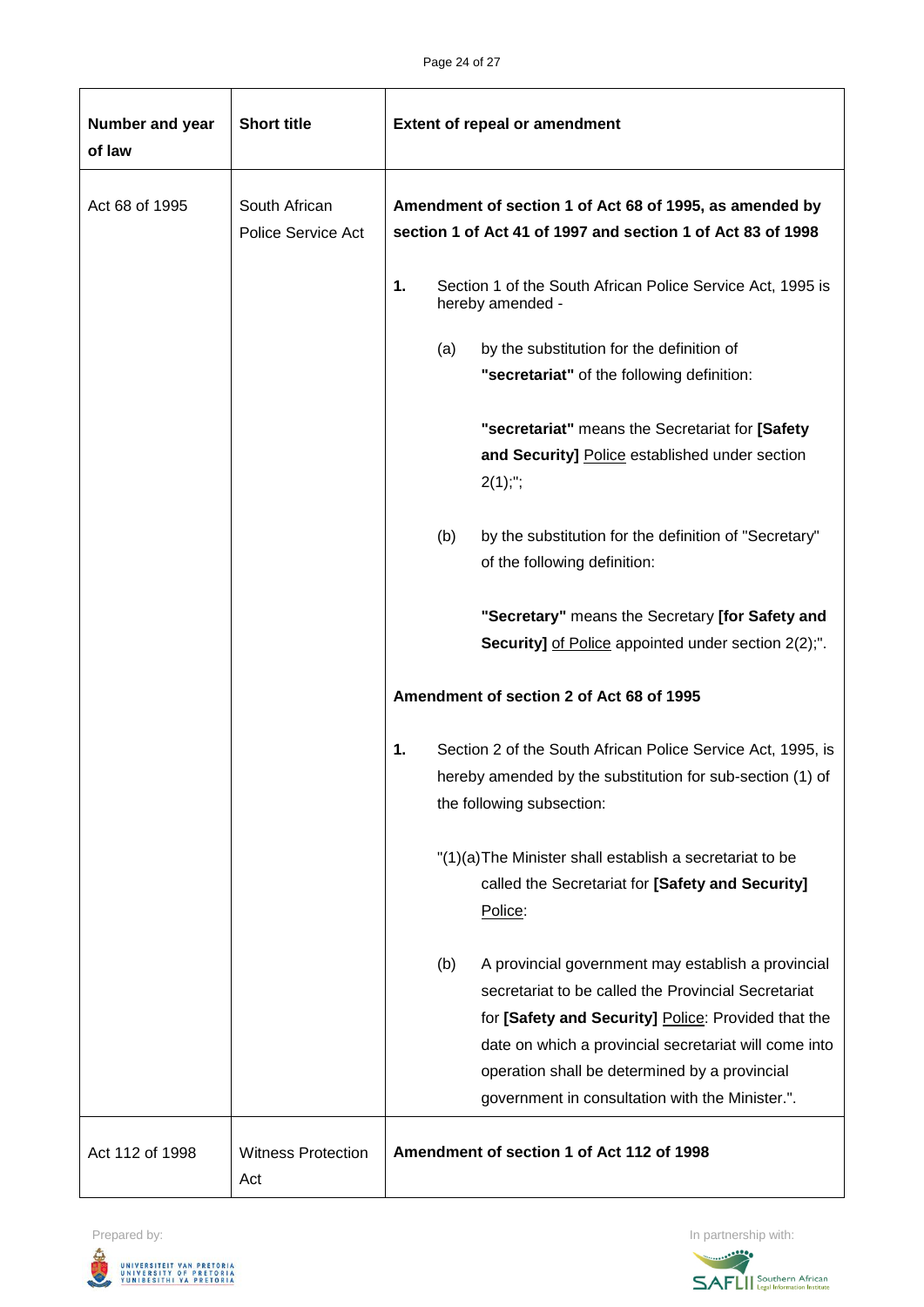|                 |                                | 1.                                         |                | Section 1 of the Witness Protection Act, 1998, is hereby  |
|-----------------|--------------------------------|--------------------------------------------|----------------|-----------------------------------------------------------|
|                 |                                |                                            |                | amended by the substitution for the definition of         |
|                 |                                |                                            |                | "Complaints Directorate" of the following definition:     |
|                 |                                |                                            |                | "Complaints Directorate" means the Independent            |
|                 |                                |                                            |                | [Complaints] Police Investigative Directorate,            |
|                 |                                |                                            |                | established under section [50] 2 of the [South African    |
|                 |                                |                                            |                | Police Service Act, 1995 (Act No. 68 of 1995)]            |
|                 |                                |                                            |                | Independent Police Investigative Directorate Act, 2010;". |
|                 |                                | 2.                                         |                | The substitution for the words "Complaints Directorate",  |
|                 |                                |                                            |                | wherever they occur in the Act, of the word               |
|                 |                                |                                            | "Directorate". |                                                           |
| Act 116 of 1998 | Domestic Violence<br>Act, 1998 | Amendment of section 18 of Act 116 of 1998 |                |                                                           |
|                 |                                | 1.                                         | amended -      | Section 18 of the Domestic Violence Act, 1998, is hereby  |
|                 |                                |                                            | (a)            | by the substitution in subsection (4) for the             |
|                 |                                |                                            |                | following subsection:                                     |
|                 |                                |                                            |                |                                                           |
|                 |                                |                                            |                | "(4)(a) Failure by a member of the South African          |
|                 |                                |                                            |                | Police Service to comply with an obligation               |
|                 |                                |                                            |                | imposed in terms of this Act or the national              |
|                 |                                |                                            |                | instructions referred to in subsection (3),               |
|                 |                                |                                            |                | constitutes misconduct as contemplated in                 |
|                 |                                |                                            |                | the South African Police Service Act, 1995,               |
|                 |                                |                                            |                | and the [Independent Complaints                           |
|                 |                                |                                            |                | Directorate] Secretariat, established in                  |
|                 |                                |                                            |                | terms of [that Act] section $4(1)$ of the                 |
|                 |                                |                                            |                | Civilian Secretariat for Police Service Act,              |
|                 |                                |                                            |                | 2010, must forthwith be informed of any such              |
|                 |                                |                                            |                | failure reported to the South African Police              |
|                 |                                |                                            |                | Service.                                                  |
|                 |                                |                                            | (b)            | Unless the [Independent Complaints                        |
|                 |                                |                                            |                | Directorate] Secretariat directs otherwise in             |
|                 |                                |                                            |                | any specific case, the South African Police               |
|                 |                                |                                            |                | Service must institute disciplinary                       |
|                 |                                |                                            |                | proceedings against any member who                        |
|                 |                                |                                            |                | allegedly failed to comply with an obligation             |

Prepared by: In partnership with: UNIVERSITEIT VAN PRETORIA<br>UNIVERSITY OF PRETORIA<br>YUNIBESITHI YA PRETORIA J,

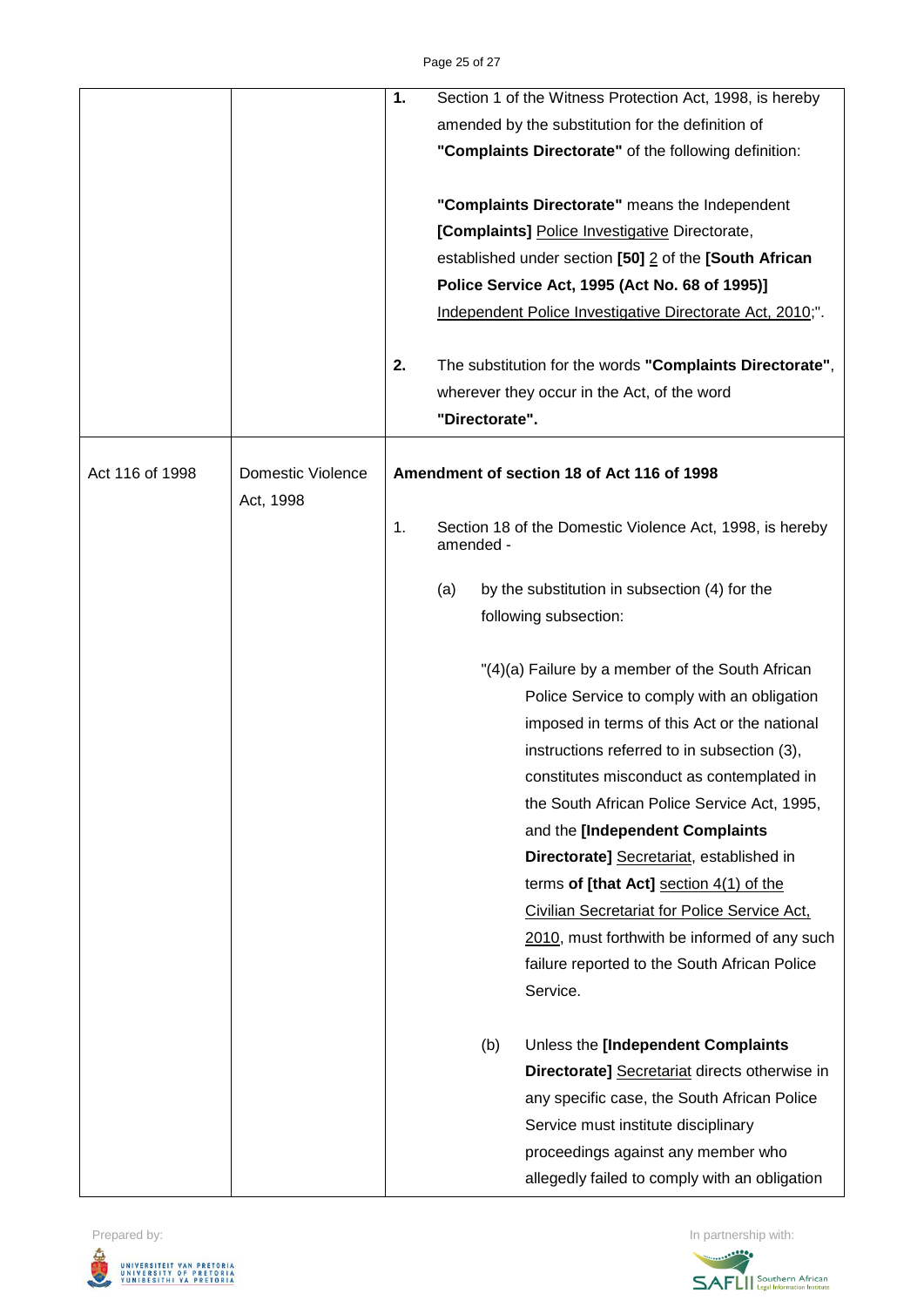|                |                     |      | referred to in paragraph (a)";                                      |
|----------------|---------------------|------|---------------------------------------------------------------------|
|                |                     |      |                                                                     |
|                |                     | (b)  | by the substitution in subsection (5) for paragraphs                |
|                |                     |      | (c) and (d) of the following paragraphs respectively:               |
|                |                     |      | "(5)(c) The [Independent Complaints Directorate]                    |
|                |                     |      | Secretariat must, every six months, submit a                        |
|                |                     |      | report to Parliament regarding the number                           |
|                |                     |      | and particulars of matters reported to it in                        |
|                |                     |      | terms of subsection (4)(a), and setting out                         |
|                |                     |      | the recommendations made in respect of                              |
|                |                     |      | such matters.                                                       |
|                |                     |      | (d)<br>The National Commissioner of the South                       |
|                |                     |      | African Police Service must,<br>every six                           |
|                |                     |      | months, submit a report to Parliament                               |
|                |                     |      | regarding -                                                         |
|                |                     |      | (iii)<br>steps taken as a result of                                 |
|                |                     |      | recommendations made by the                                         |
|                |                     |      | <b>[Independent Complaints</b>                                      |
|                |                     |      | Directorate] Secretariat.".                                         |
| Act 70 of 2002 | Regulation of       |      | Amendment of section 1 of Act 70 of 2002, as amended by             |
|                | Interception of     |      | the schedule of Act 36 of 2005 and section 1 of Act 48 of           |
|                | Communications      | 2008 |                                                                     |
|                | and Provision of    |      |                                                                     |
|                | Communication-      | 1.   | Section<br>of<br>the<br>Regulation<br>Interception<br>1<br>οf<br>0t |
|                | Related Information |      | Communications<br>Provision<br>Communication-<br>and<br>0f          |
|                | Act                 |      | Related Information Act, 2002, is hereby amended -                  |
|                |                     | (a)  | by the substitution for the definition of "Executive                |
|                |                     |      | Director" of the following definition:                              |
|                |                     |      | "Executive Director" means the Executive                            |
|                |                     |      | Director appointed in terms of section [51] 5(1) of                 |
|                |                     |      |                                                                     |
|                |                     |      | the [South African Police service Act]                              |
|                |                     |      | Independent Police Investigative Directorate Act,                   |
|                |                     |      | 2010;";                                                             |
|                |                     | (b)  | by the substitution for the definition of                           |

Prepared by: In partnership with: UNIVERSITEIT VAN PRETORIA<br>UNIVERSITY OF PRETORIA<br>YUNIBESITHI YA PRETORIA U,